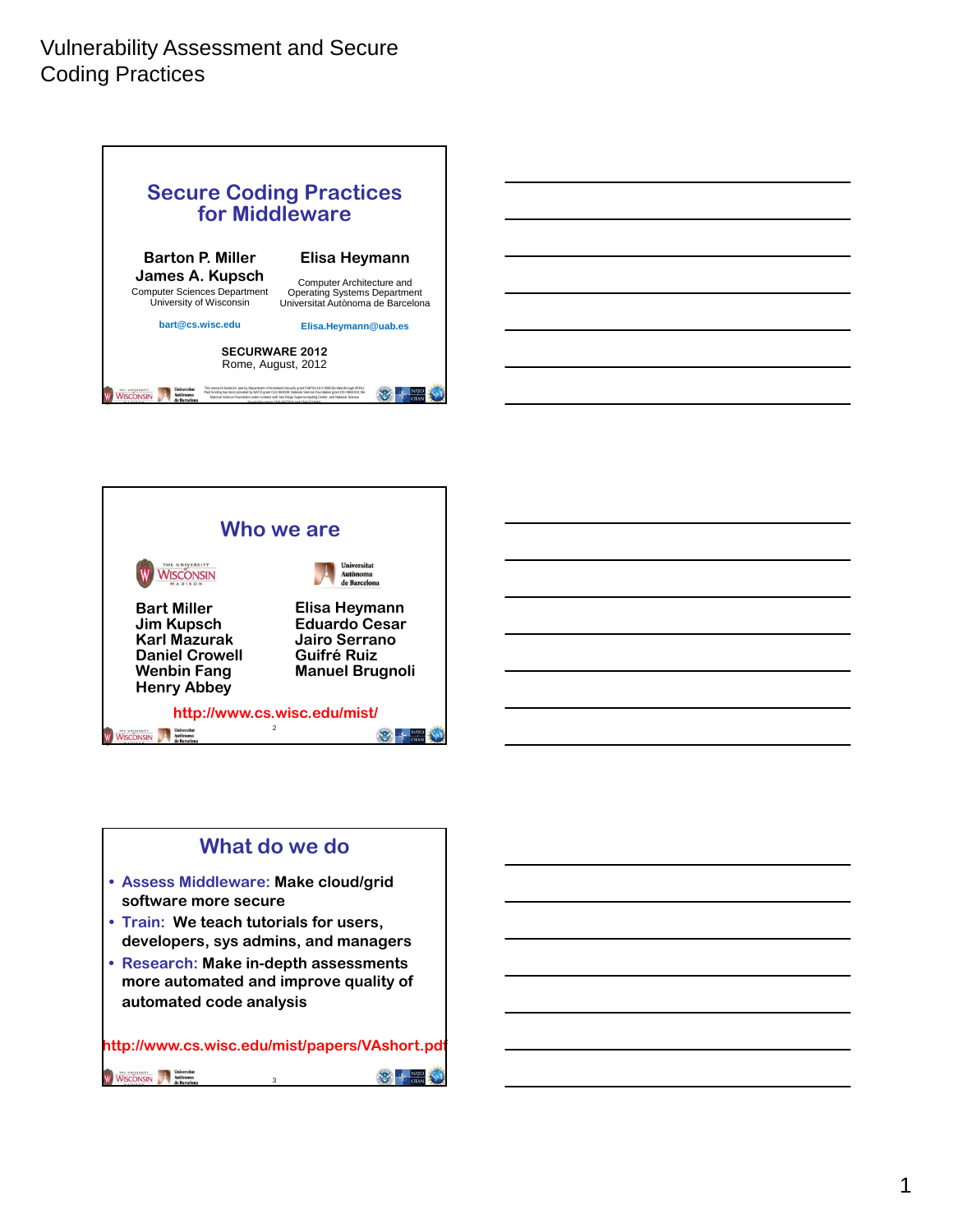









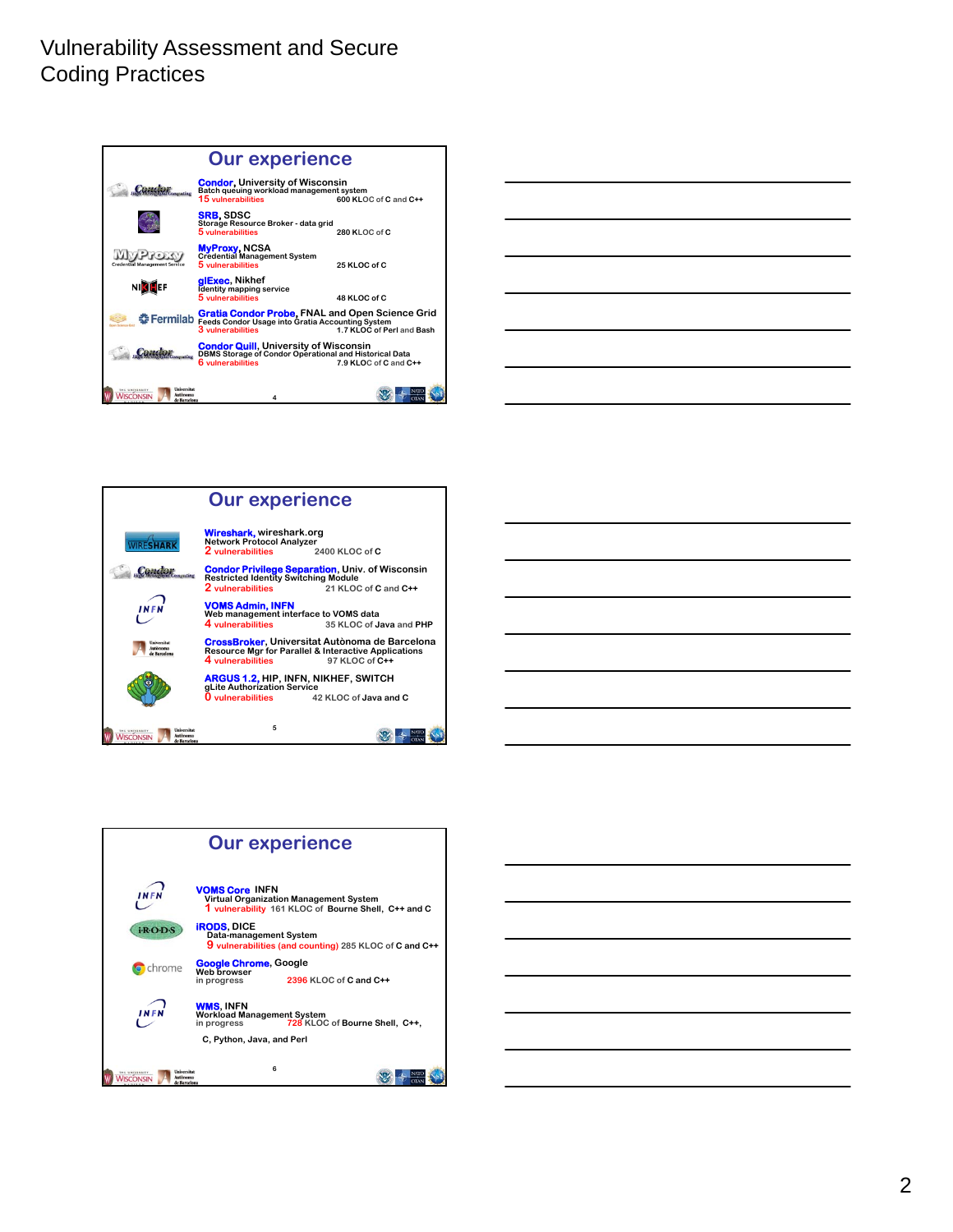



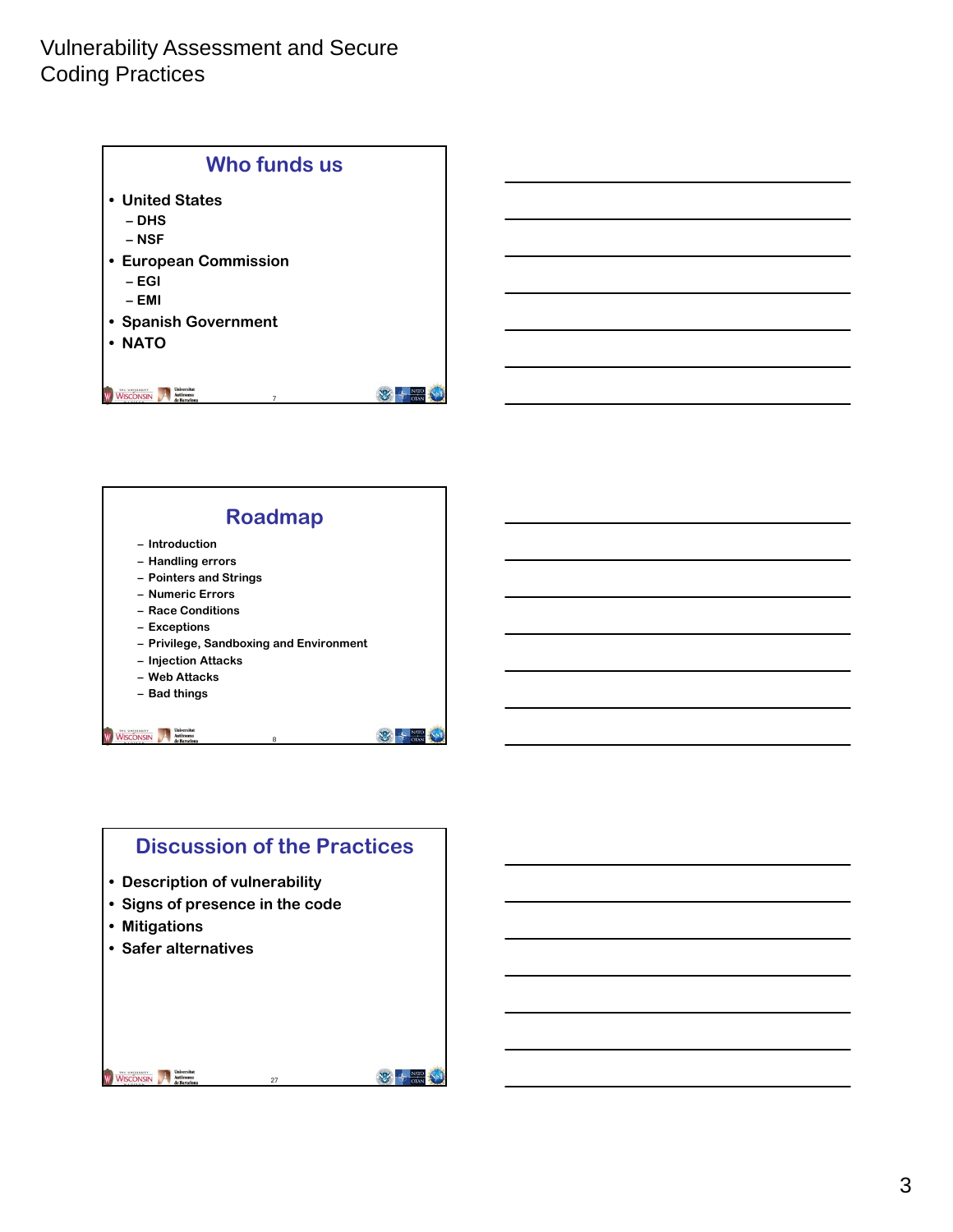**Pointers and Strings** WISCONSIN Autonomy 要卡 29

### **Buffer Overflows**

**http://cwe.mitre.org/top25/archive/2011/2011\_cwe\_sans\_top25.html#Listing**

- **1. Improper Neutralization of Special Elements used in an SQL**
- **Command ('SQL Injection')**
- **2. Improper Neutralization of Special Elements used in an OS Command ('OS Command Injection')**
- **3. Buffer Copy without Checking Size of Input ('Classic Buffer Overflow')**
- **4. Improper Neutralization of Input During Web Page Generation ('Cross-site Scripting')**
- **5. Missing Authentication for Critical Function**
- **6. Missing Authorization**
- **7. Use of Hard-coded Credentials**
- **8. Missing Encryption of Sensitive Data**
- **9. Unrestricted Upload of File with Dangerous Type**
- **10. Reliance on Untrusted Inputs in a Security Decision**

**Common Weakness Enumeration** WISCONSIN

### **Buffer Overflows**

**• Description**

- **Accessing locations of a buffer outside the boundaries of the buffer**
- **Common causes**
	- **C-style strings**
	- **Array access and pointer arithmetic in languages without bounds checking**
	- **Off by one errors**
	- **Fixed large buffer sizes (make it big and hope)**
	- **Decoupled buffer pointer and its size**
		- **If size unknown overflows are impossible to detect**
		- **Require synchronization between the two**
		- 31 **• Ok if size is implicitly known and every use knows it (hard)**

WISCONSIN Martin Martin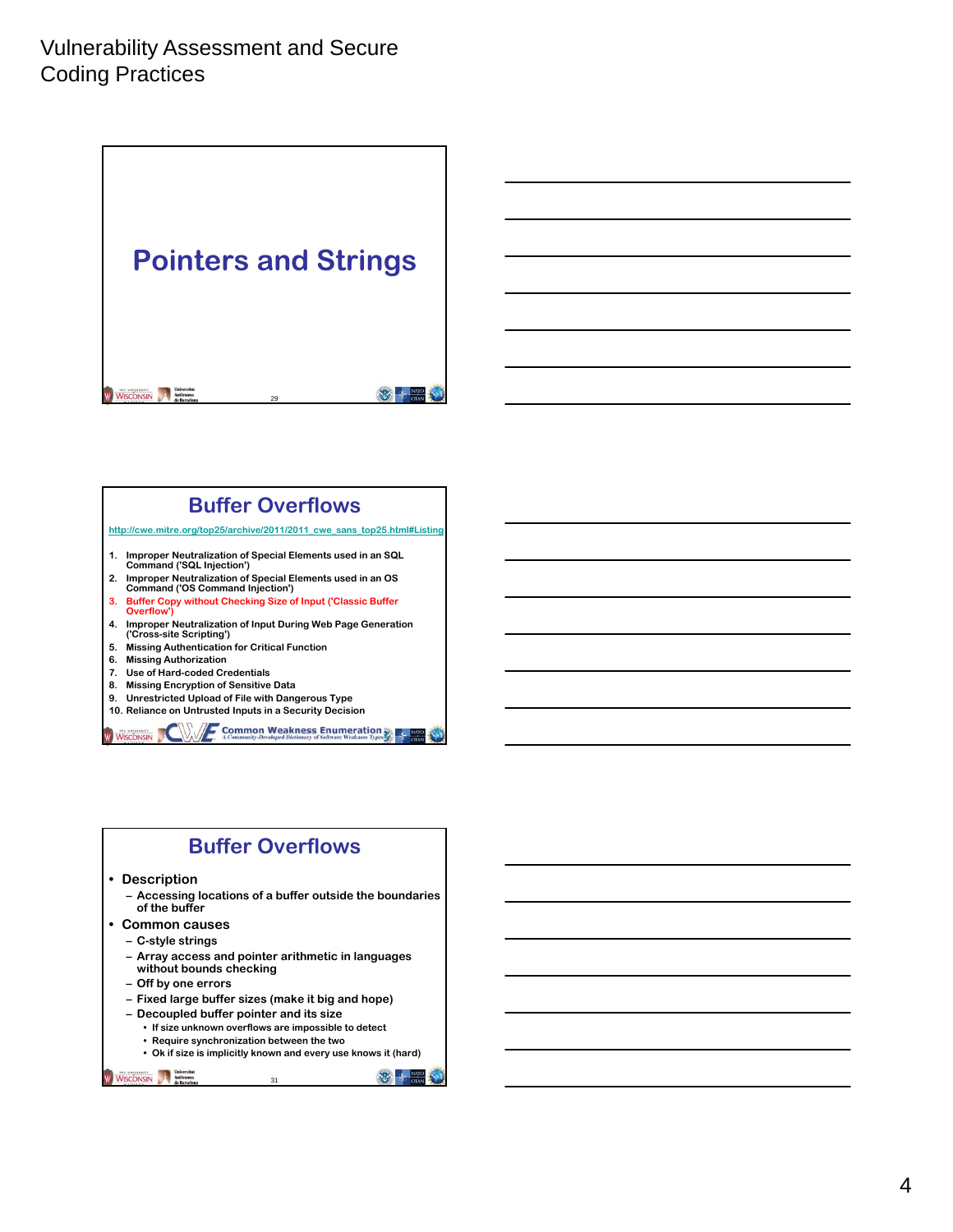





| <b>Buffer Overflow Danger Signs:</b><br><b>Missing Buffer Size</b><br>$ClC+1$<br>gets, getpass, getwd, and scanf family •<br>(with $s$ s or $s$ [] specifiers without width)<br>- Impossible to use correctly: size comes solely<br>from user input<br>– Source of the first (1987) stack smash attack. |                                      |                       |  |  |  |
|---------------------------------------------------------------------------------------------------------------------------------------------------------------------------------------------------------------------------------------------------------------------------------------------------------|--------------------------------------|-----------------------|--|--|--|
|                                                                                                                                                                                                                                                                                                         | - Alternatives:                      |                       |  |  |  |
|                                                                                                                                                                                                                                                                                                         | <b>Unsafe</b>                        | <b>Safer</b>          |  |  |  |
|                                                                                                                                                                                                                                                                                                         | gets(s)                              | fgets(s, sLen, stdin) |  |  |  |
|                                                                                                                                                                                                                                                                                                         | getcvd(s)                            | getwd(s, sLen)        |  |  |  |
|                                                                                                                                                                                                                                                                                                         | scanf("8s", s)<br>scan f("8100s", s) |                       |  |  |  |
|                                                                                                                                                                                                                                                                                                         | 34                                   |                       |  |  |  |

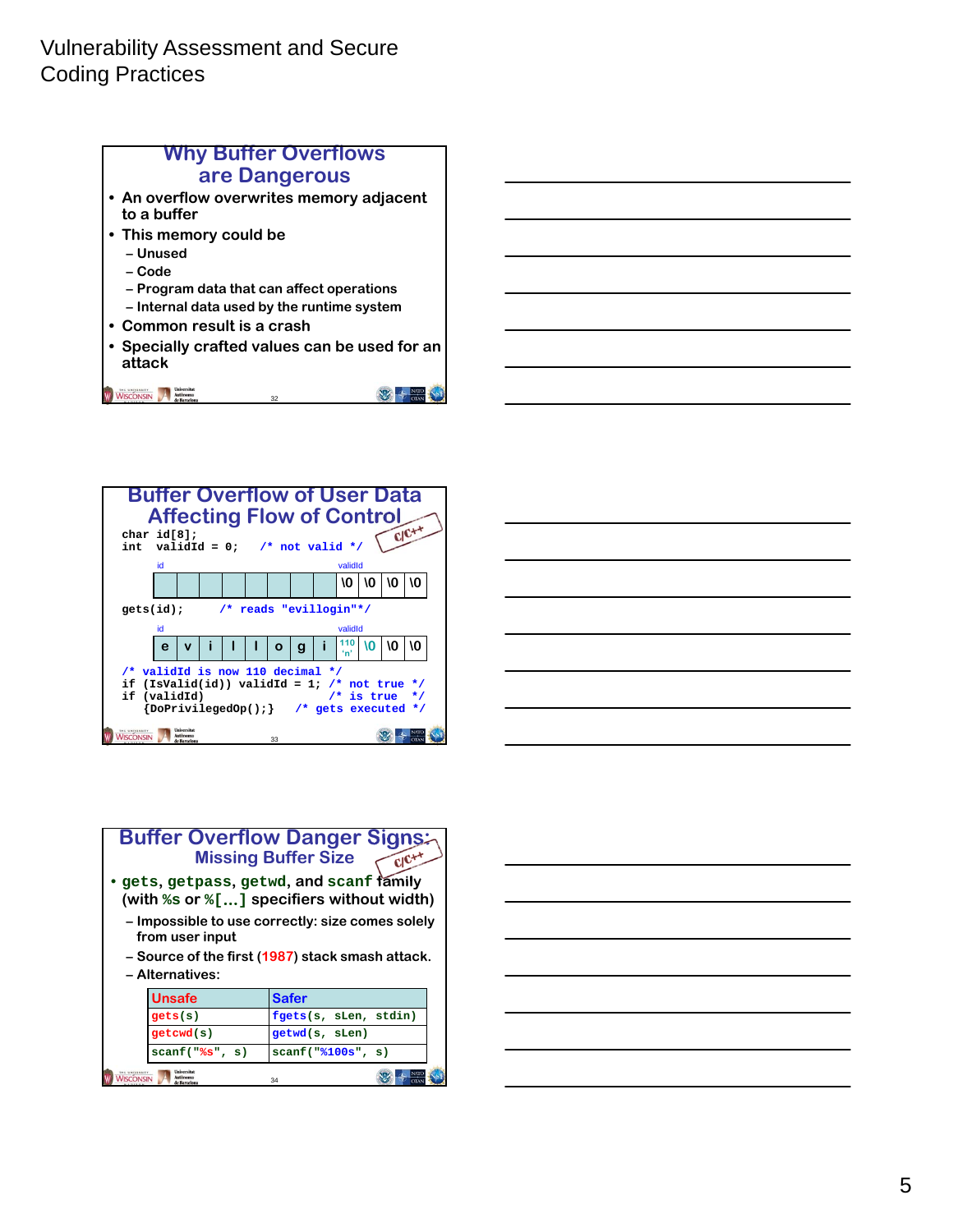





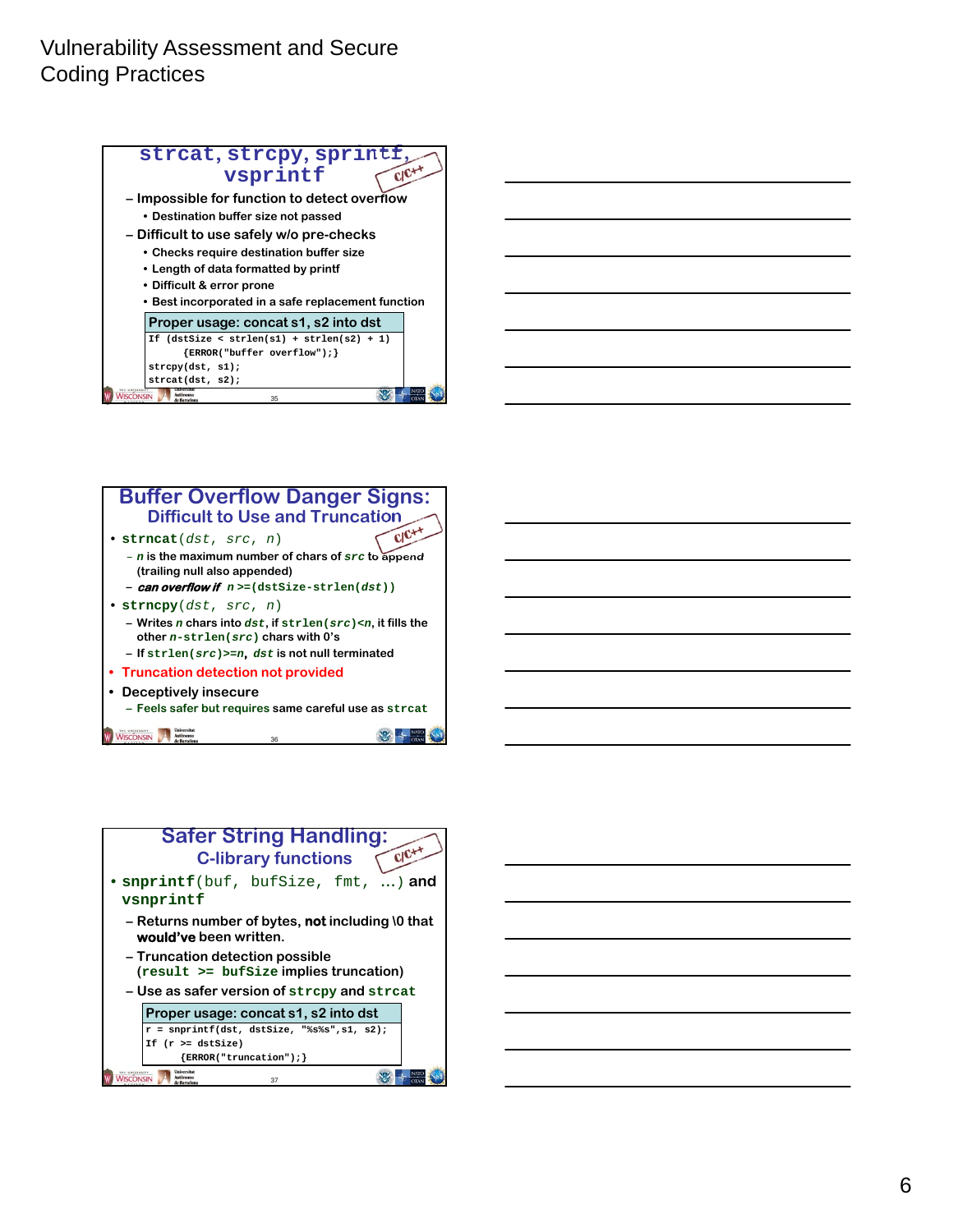### **C11 and ISO/IEC TR 24731**

**Extensions for the C library: Part 1, Bounds Checking Interface**

- **Functions to make the C library safer**
- **Meant to easily replace existing library calls with little or no other changes**
- **Aborts on error or optionally reports error**
- **Very few unspecified behaviors**
- **All updated buffers require a size param**

38

• **http://www.open-std.org/jtc1/sc22/wg14**

WISCONSIN Autonoma

 $\frac{1}{\sqrt{2}}$  +  $\frac{N_{\text{WD}}}{\text{0.000}}$ 

 $\frac{1}{\sqrt{2}}$  +  $\frac{N}{\sqrt{2}}$ 

 $\mathfrak{B} + \frac{\text{NIR}}{\text{OM}}$ 

### **Stack Smashing**

- **This is a buffer overflow of a variable local to a function that corrupts the internal state of the run-time system**
- **Target of the attack is the value on the stack to jump to when the function completes**
- **Can result in arbitrary code being executed**
- **Not trivial, but not impossible either**

WISCONSIN Autonoma

### **Pointer Attacks**

39

- **First, overwrite a pointer**
	- **In the code**
	- **In the run-time environment**
		- **Heap attacks use the pointers usually at the beginning and end of blocks of memory**
- **Second, the pointer is used**
	- **Read user controlled data that causes a security violation**
	- **Write user controlled data that later causes a security violation**

40

WISCONSIN Mathematical Mathematical Microsoft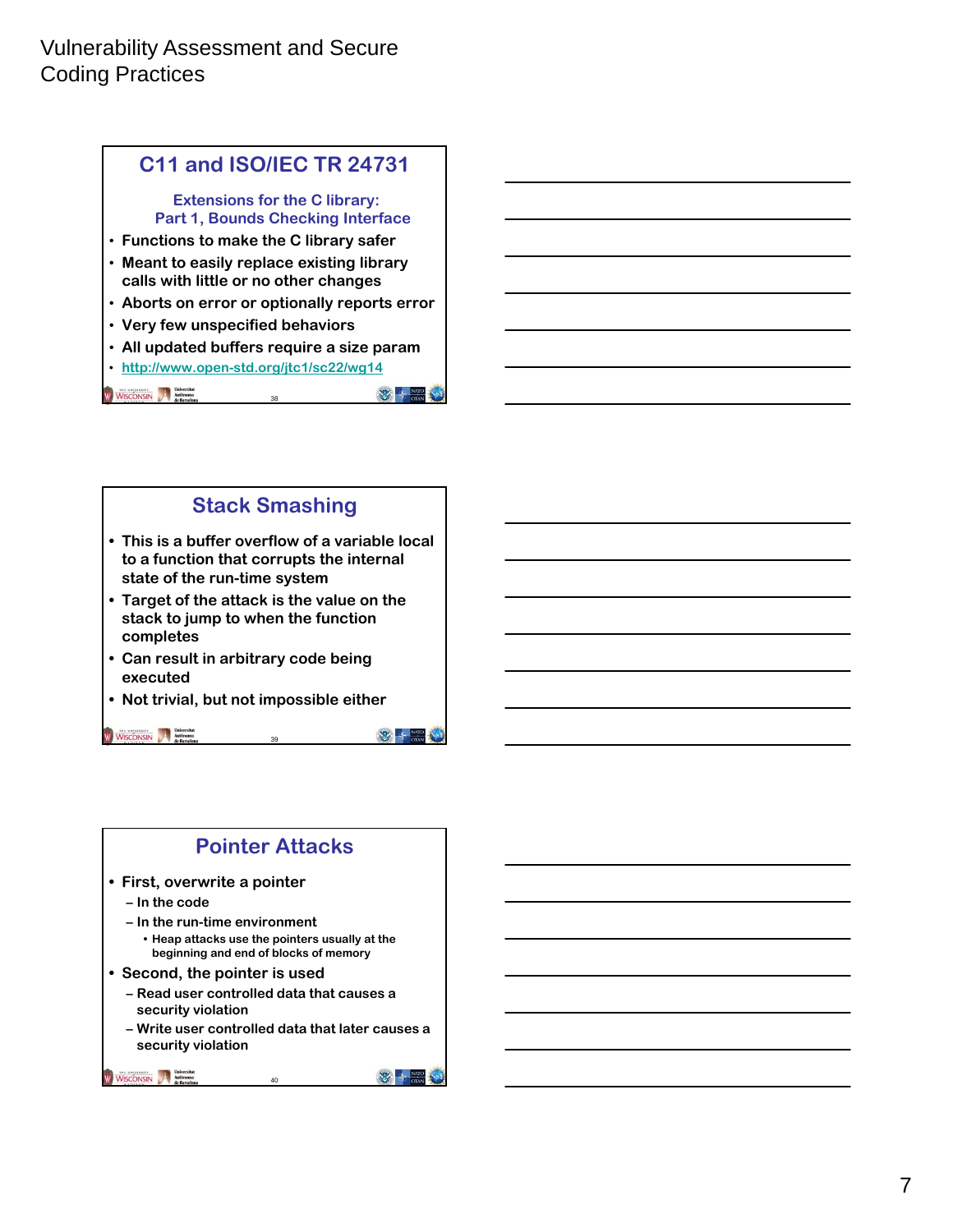



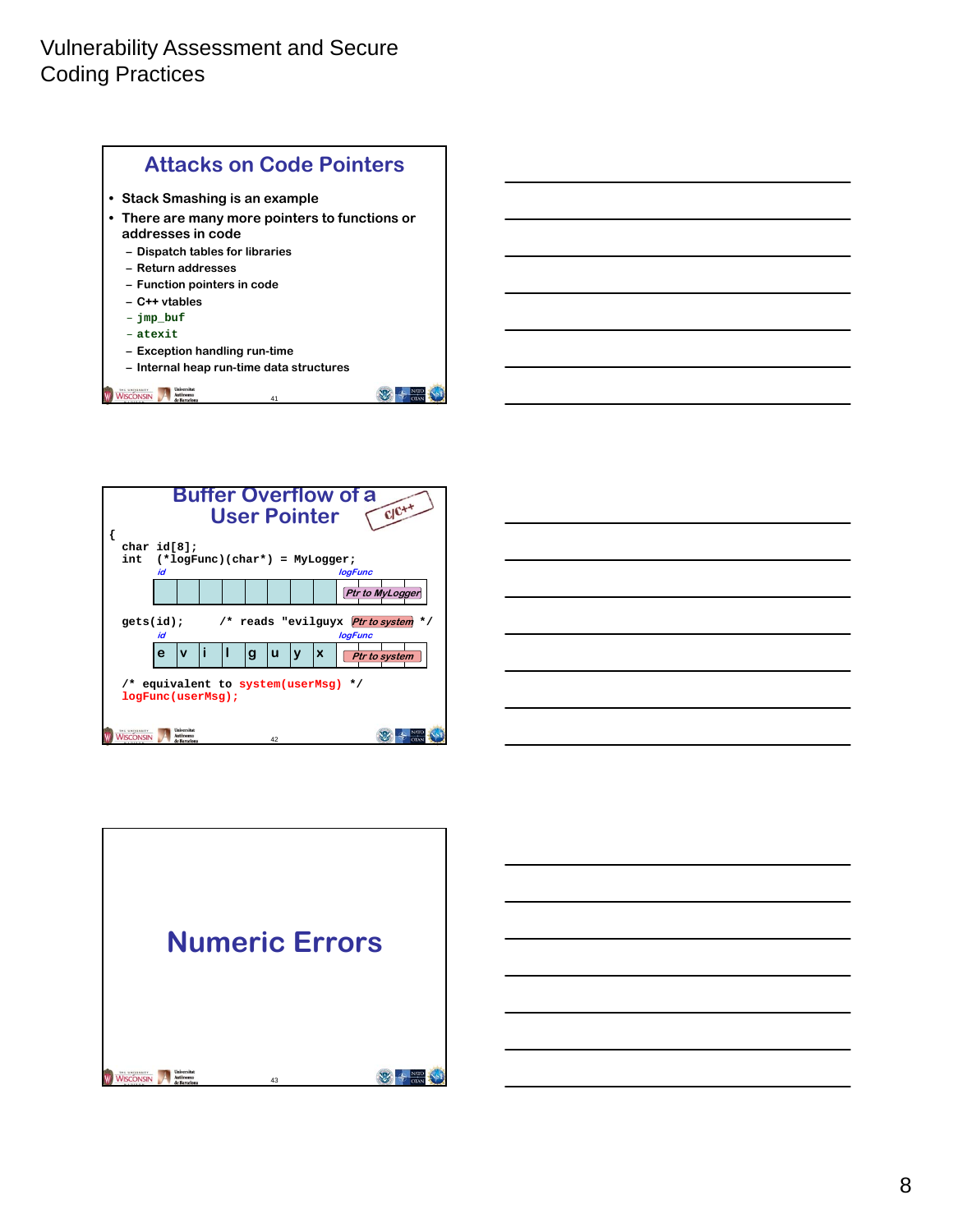



### **Numeric Parsing Unreported Errors**

- **atoi, atol, atof, scanf family (with %u, %i, %d, %x and %o specifiers)**
	- **Out of range values results in unspecified behavior**
	- **Non-numeric input returns 0**
	- **Use strtol, strtoul, strtoll, strtoull, strtof, strtod, strtold which allow error detection**

46

 $\frac{1}{\sqrt{2}}$  +  $\frac{N}{N}$  oray

```
WISCONSIN A Matomona
```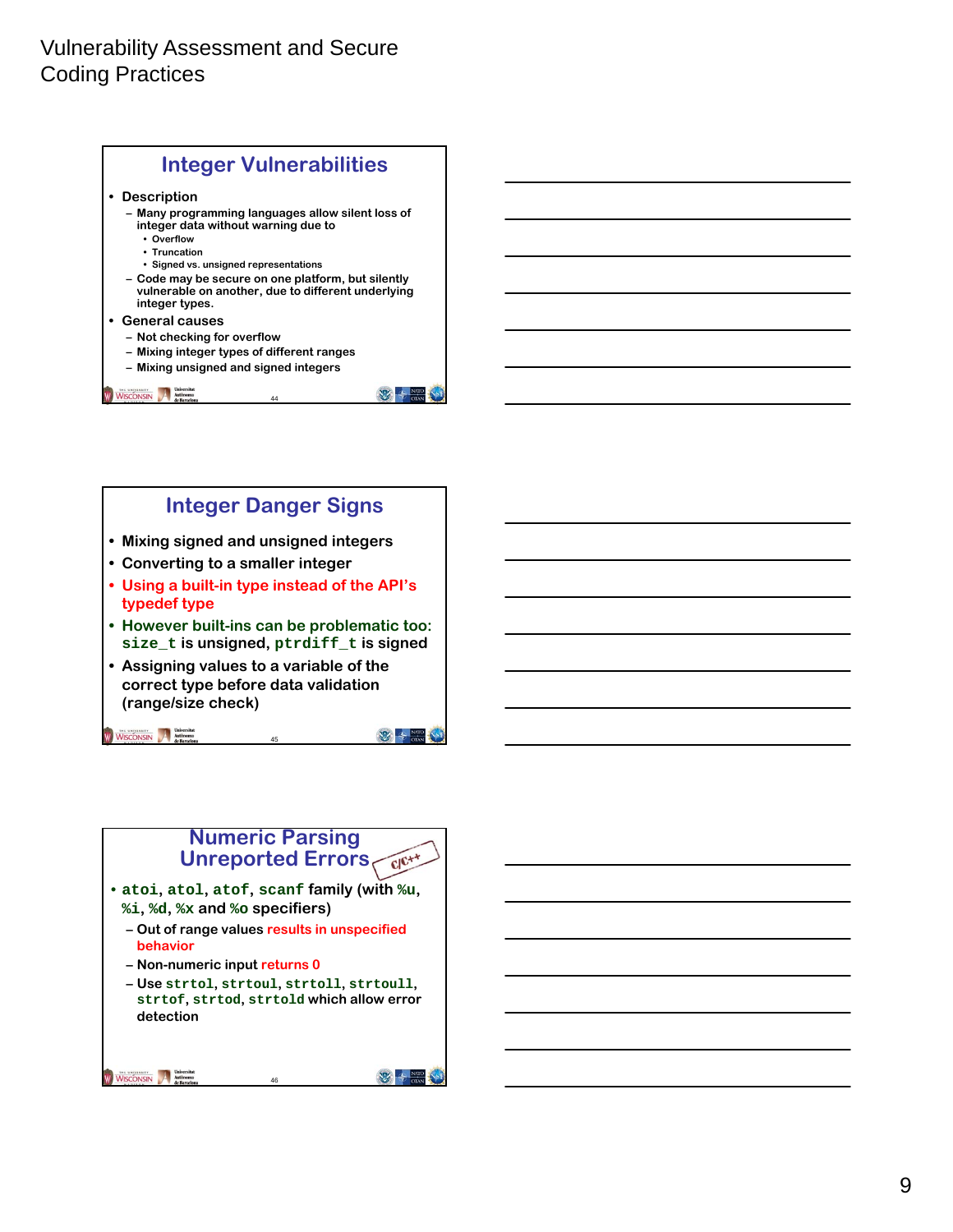**Race Conditions** WISCONSIN Automotive Marketing 要卡 47

### **Race Conditions**

#### **• Description**

- **A race condition occurs when multiple threads of control try to perform a non-atomic operation on a shared object, such as • Multithreaded applications accessing shared data**
	- **Accessing external shared resources such as the file system**
- **General causes**
	- **Threads or signal handlers without proper synchronization**
	- **Non-reentrant functions (may have shared variables)**
	- **Performing non-atomic sequences of operations on shared resources (file system, shared memory) and assuming they are atomic**

48

 $\mathbb{Z}$  +  $\frac{N}{2}$ 

#### WISCONSIN Mathematical

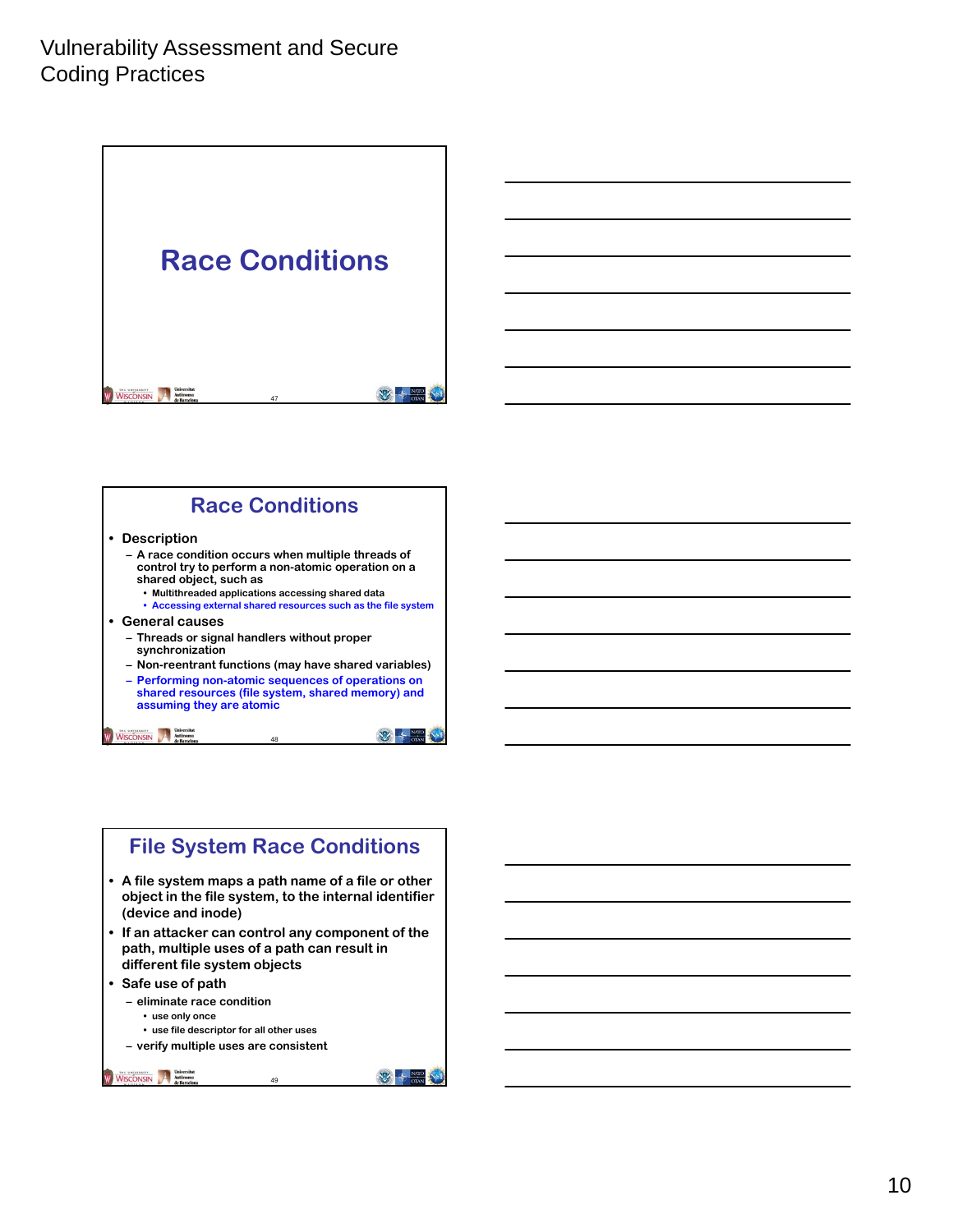



#### **Race Condition Temporary Files • Temporary directory (/tmp) is a dangerous area of the file system – Any process can create a directory entry there – Usually has the sticky bit set, so only the owner can delete their files • Ok to create true temporary files in /tmp – Create using mkstemp, unlink, access through returned file descriptor – Storage vanishes when file descriptor is closed • Safe use of /tmp directory – create a secure directory in /tmp – use it to store files** WISCONSIN Autonoma de Barcelona **WEB ONE**

|                                                                    | <b>Race Condition Examples</b><br>$ClC+4$                                |
|--------------------------------------------------------------------|--------------------------------------------------------------------------|
| <b>↑ Your Actions</b><br>s=strdup("/tmp/zXXXXXX")<br>tempnam(s)    | time<br><b>Attackers Action</b>                                          |
| // s now "/tmp/zRANDOM"                                            | $link = "/etc/passwd"$<br>$file = "/tmp/zRANDOM"$<br>symlink(link, file) |
| $f = fopen(s, "w+")$<br>// writes now update<br>// /etc/passwd     |                                                                          |
| <b>Safe Version</b><br>$fd = mkstemp(s)$<br>$f = fdopen(fd, "w+")$ |                                                                          |
| Iniversitat<br>kutònoma<br>SCONSIN<br>de Barcelona                 | 52                                                                       |

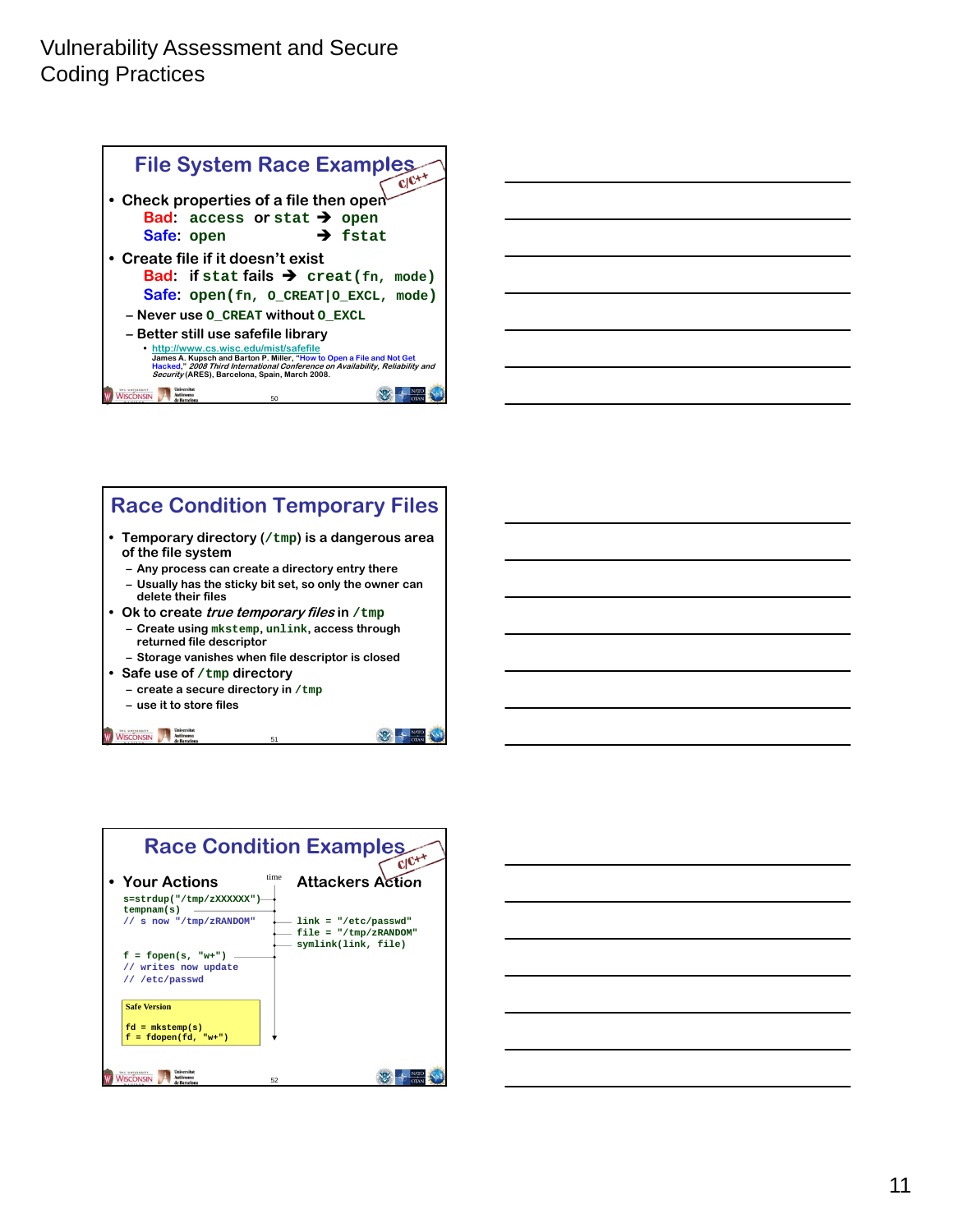





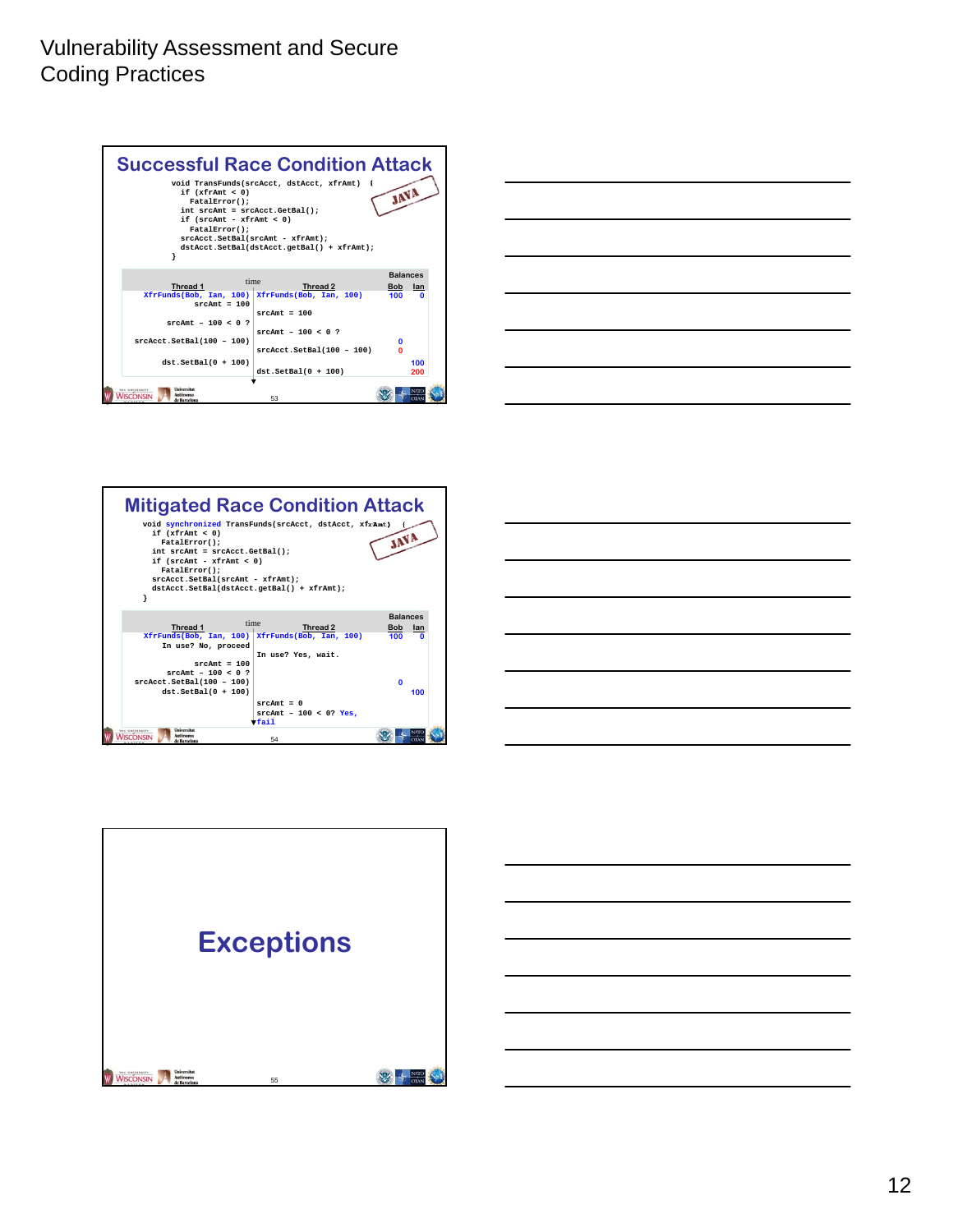





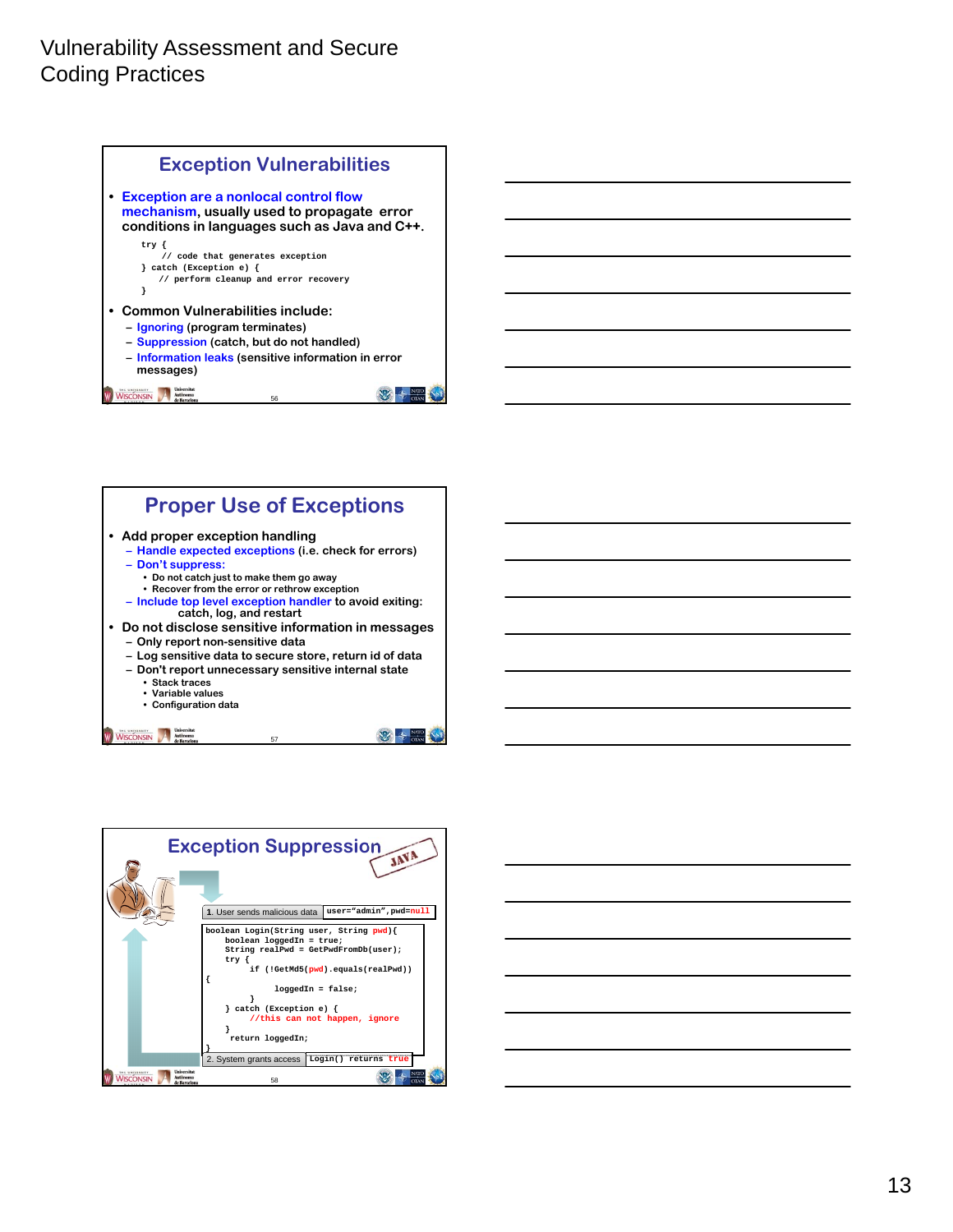









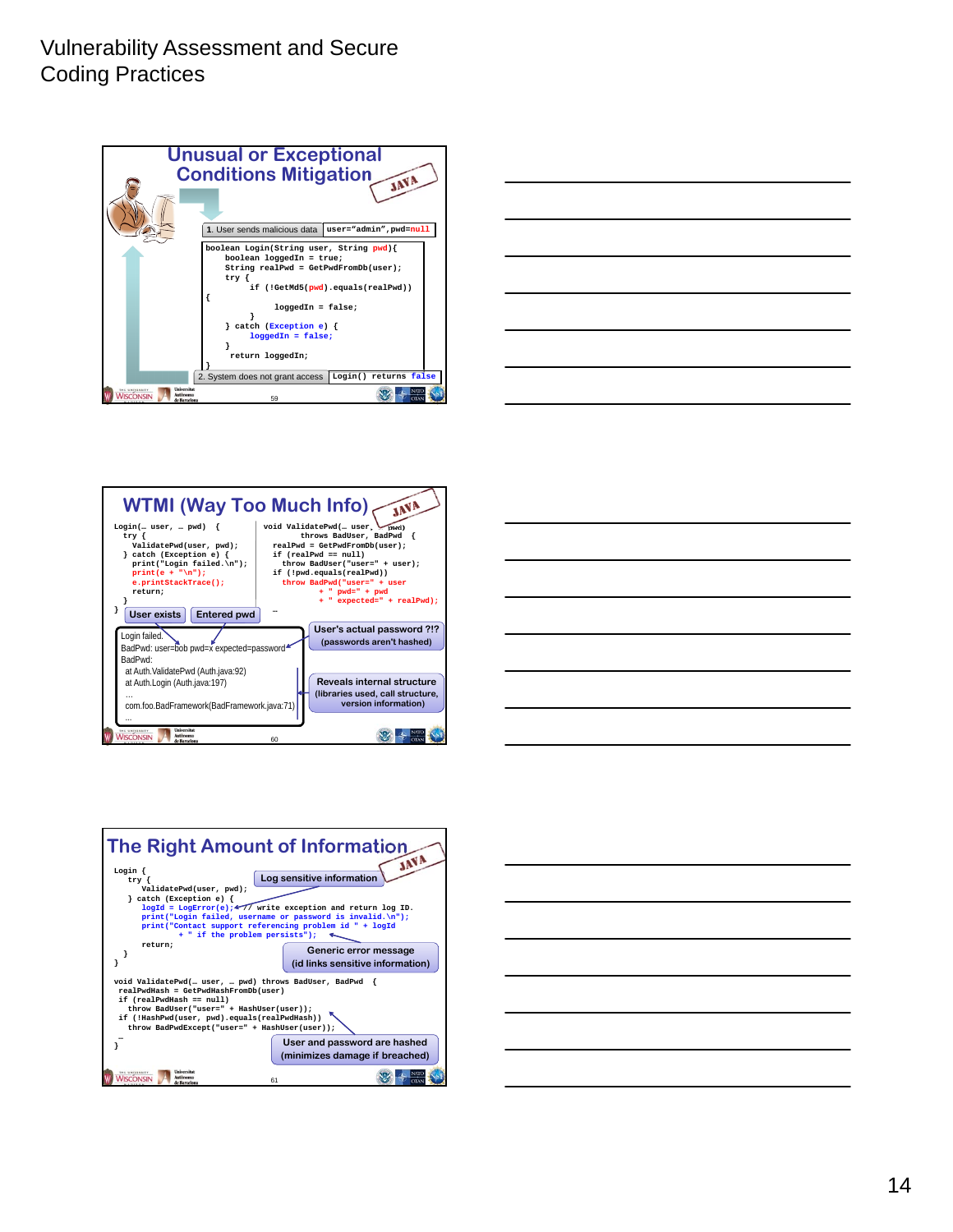# **Privilege, Sandboxing, and Environment**

WISCONSIN Mathematical Mathematical Mathematical Mathematical Mathematical Mathematical Mathematical Mathematical Mathematical Mathematical Mathematical Mathematical Mathematical Mathematical Mathematical Mathematical Math

### **Not Dropping Privilege**

62

要卡

**WEB AT STAN** 

#### **• Description**

- **When a program running with a privileged status (running as root for instance), creates a process or tries to access resources as another user**
- **General causes**

WISCONSIN Autonoma

- **Running with elevated privilege**
- **Not dropping all inheritable process attributes such as uid, gid, euid, egid, supplementary groups, open file descriptors, root directory, working directory**
- **not setting close-on-exec on sensitive file descriptors**

63

### **Not Dropping Privilege: chroot** • **chroot changes the root directory for the process, files outside cannot be accessed • Only root can use chroot** • **chdir needs to follow chroot, otherwise relative pathnames are not restricted • Need to recreate all support files used by program in new root: /etc, libraries, … Makes chroot difficult to use.**WISCONSIN Mathematical Mathematical Microsoft **WE A NATO**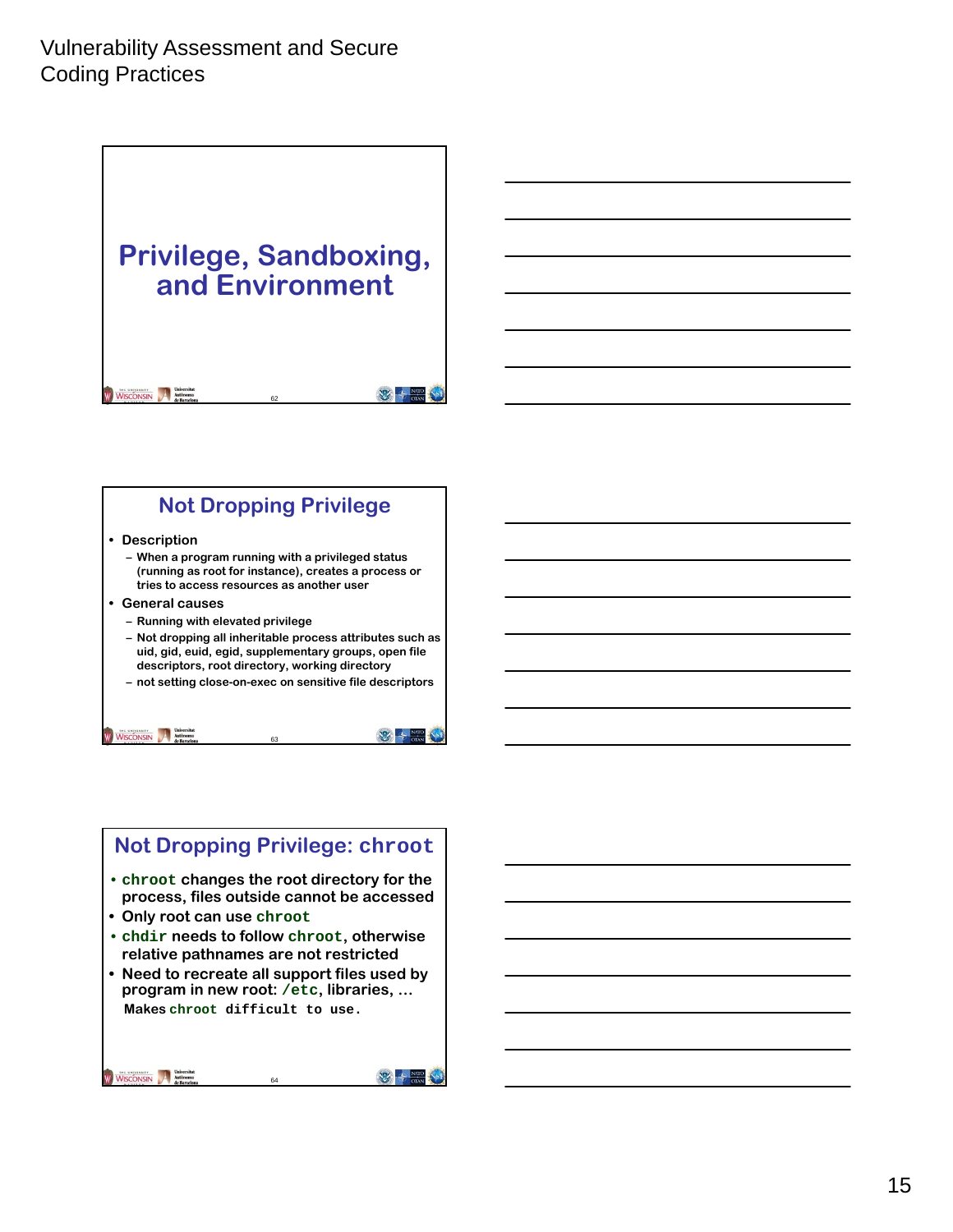



### **Trusted Directory**

- **A trusted directory is one where only trusted users can update the contents of anything in the directory or any of its ancestors all the way to the root**
- **A trusted path needs to check all components of the path including symbolic links referents for trust**
- **A trusted path is immune to TOCTOU attacks from untrusted users**
- **This is extremely tricky to get right!**
- **safefile library**
	- **– http://www.cs.wisc.edu/mist/safefile**
	- **Determines trust based on trusted users & groups**

67

**WEB AT ANTO AS** 

WISCONSIN Autonoma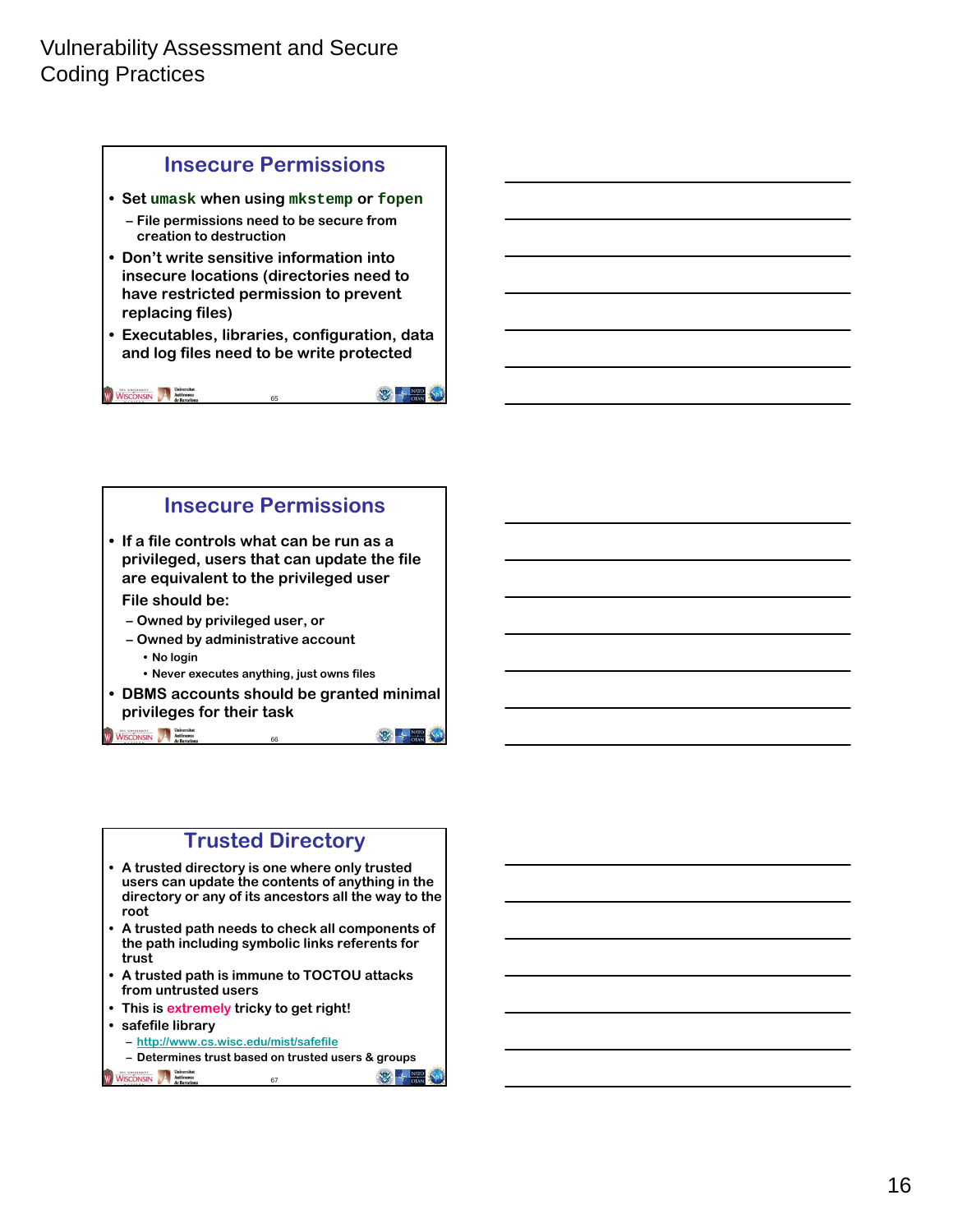| <b>Directory Traversal</b>                                                                                                                                                                        |
|---------------------------------------------------------------------------------------------------------------------------------------------------------------------------------------------------|
| <b>Description</b>                                                                                                                                                                                |
| – When user data is used to create a pathname to a file<br>system object that is supposed to be restricted to a<br>particular set of paths or path prefixes, but which the<br>user can circumvent |
| <b>General causes</b>                                                                                                                                                                             |
| - Not checking for path components that are empty, $\cdot \cdot \cdot$<br>or $"$ $"$                                                                                                              |
| - Not creating the canonical form of the pathname (there<br>is an infinite number of distinct strings for the same<br>object)                                                                     |
| - Not accounting for symbolic links                                                                                                                                                               |
| 68                                                                                                                                                                                                |

# **Directory Traversal Mitigation**

- **Use realpath or something similar to create canonical pathnames**
- **Use the canonical pathname when comparing filenames or prefixes**
- **If using prefix matching to check if a path is within directory tree, also check that the next character in the path is the directory separator or '\0'**

69

WISCONSIN Matone





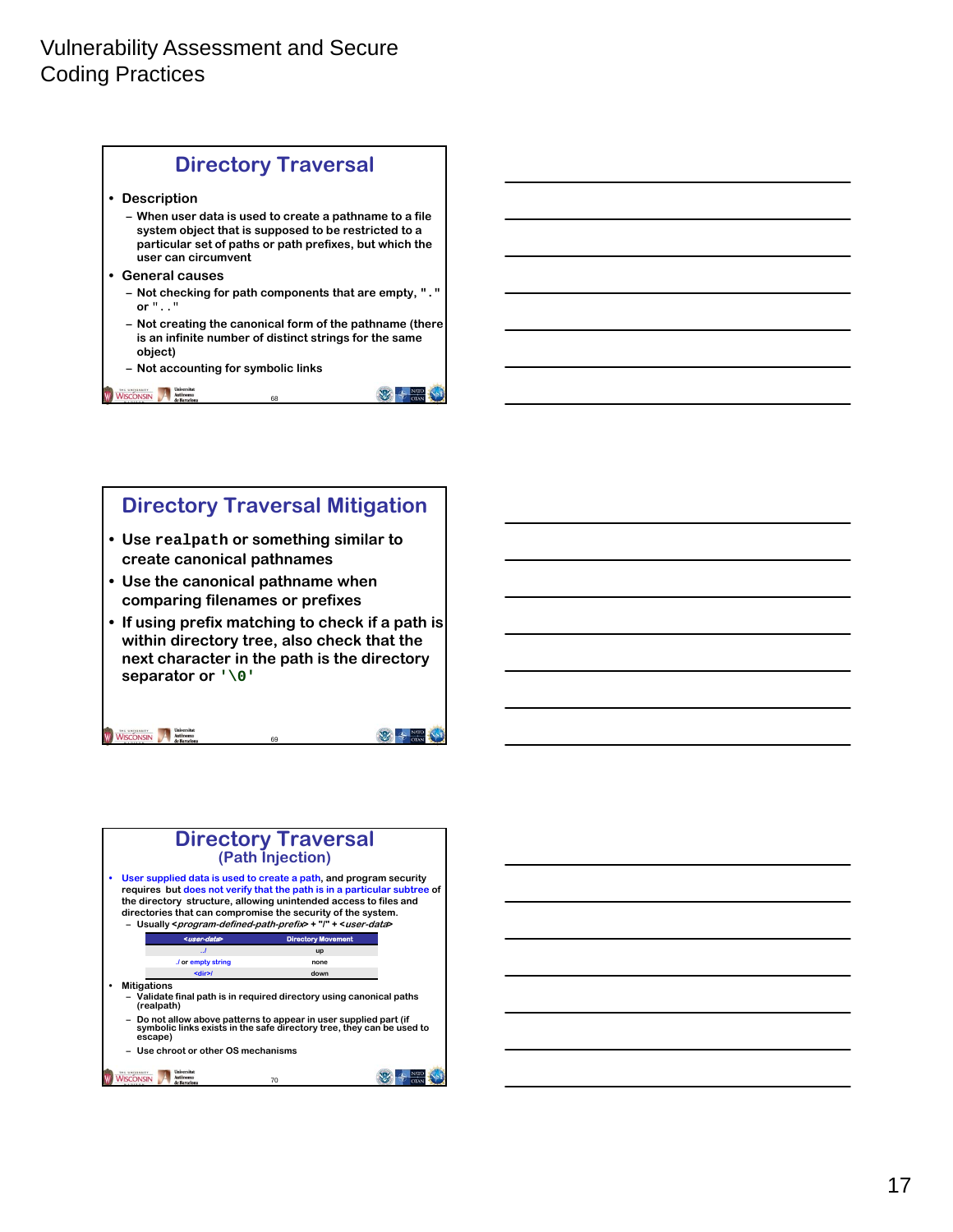







73

WISCONSIN A Matomona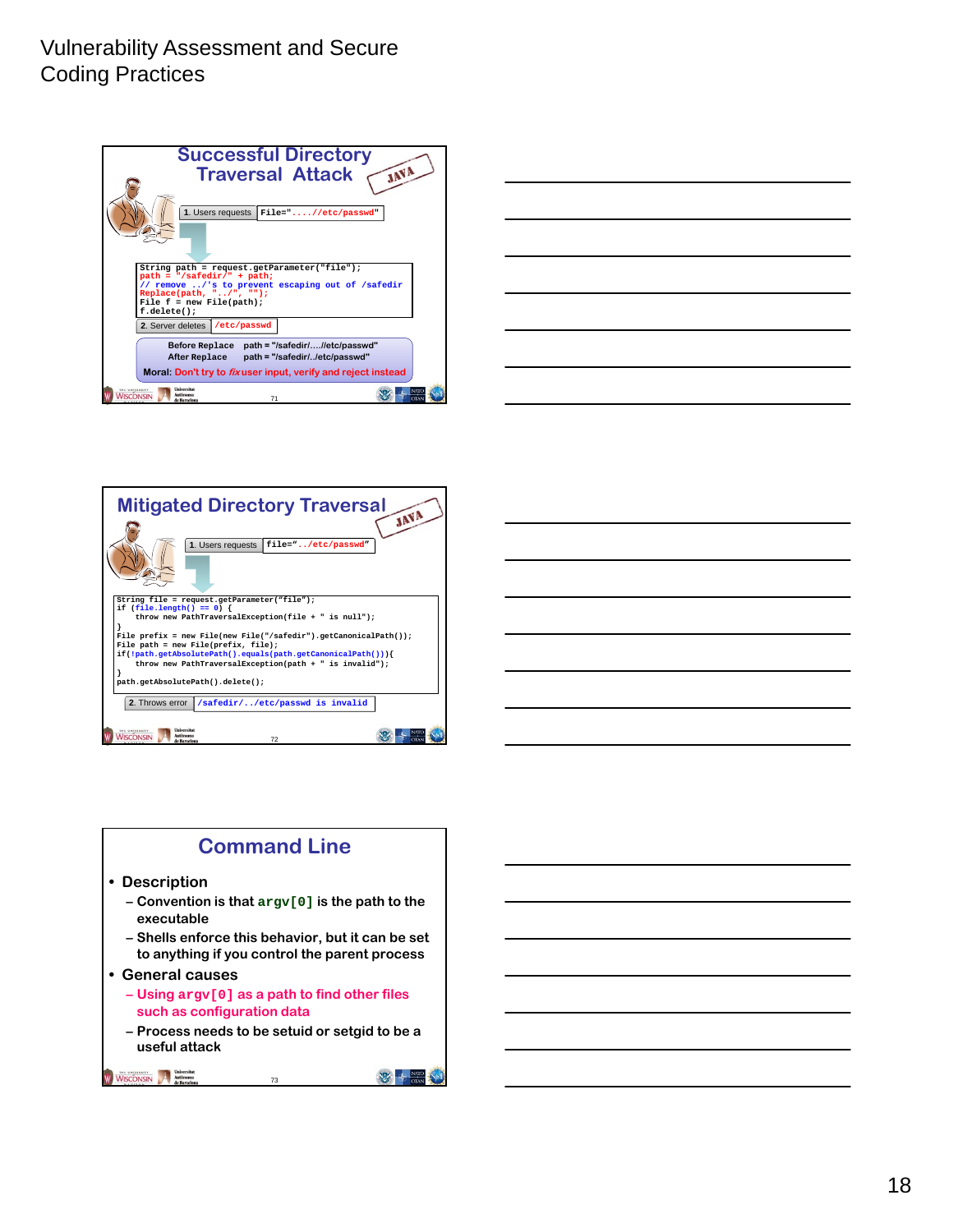





#### **• Description**

- **A string constructed with user input, that is then interpreted by another function, where the string is not parsed as expected**
	- **Command injection (in a shell)**
	- **Format string attacks (in printf/scanf)**
	- **SQL injection**
	- **Cross-site scripting or XSS (in HTML)**
- **General causes**
	- **Allowing metacharacters**
	- **Not properly neutralizing user data if metacharacters are allowed**

76

WISCONSIN Mathematical Mathematical Microsoft

 $\frac{1}{\sqrt{2}}$  +  $\frac{N}{\sqrt{2}}$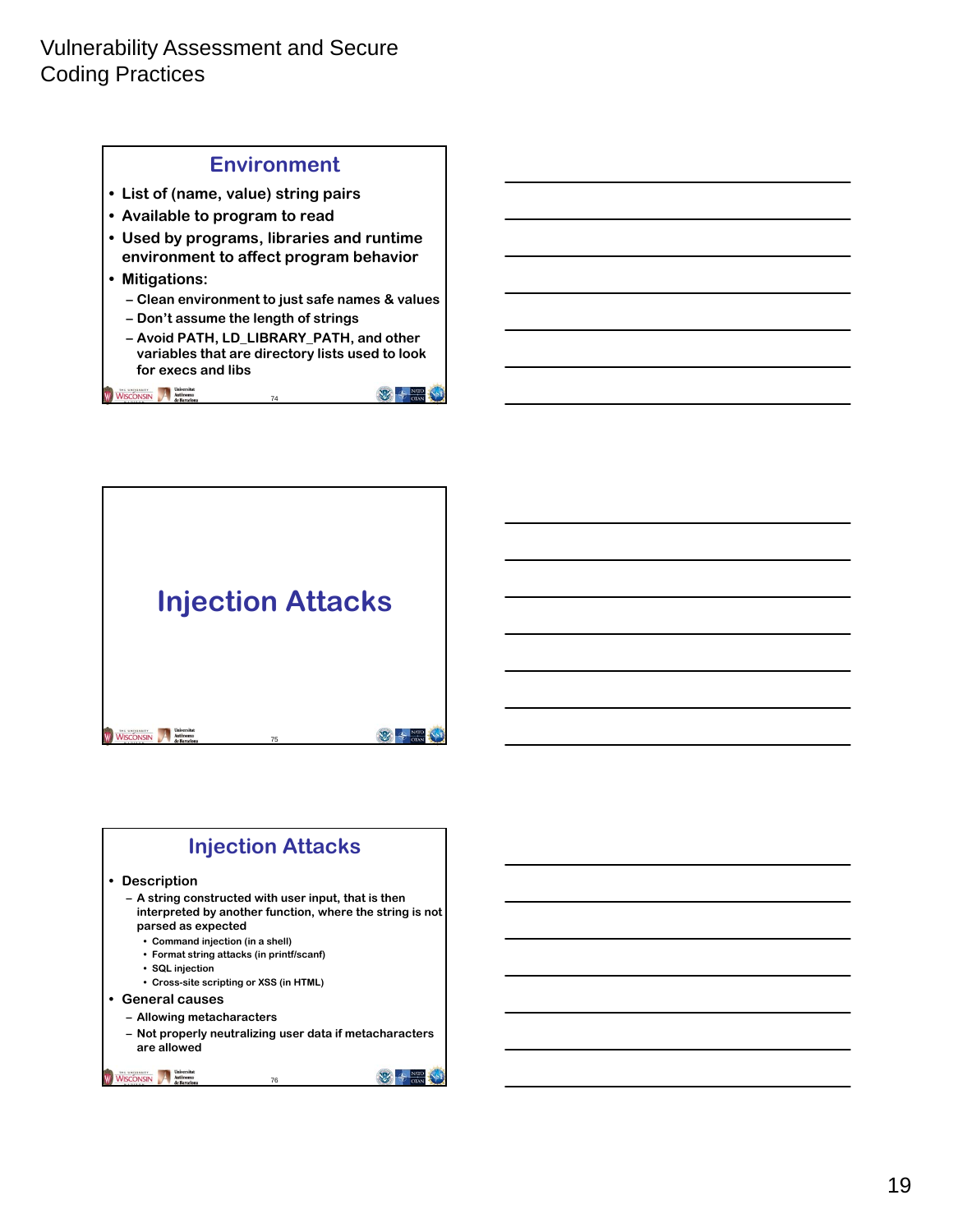





| $\overline{\phantom{a}}$ |  |  |     |
|--------------------------|--|--|-----|
|                          |  |  |     |
|                          |  |  |     |
|                          |  |  |     |
|                          |  |  | ___ |
|                          |  |  |     |
|                          |  |  |     |
|                          |  |  |     |
|                          |  |  |     |
|                          |  |  |     |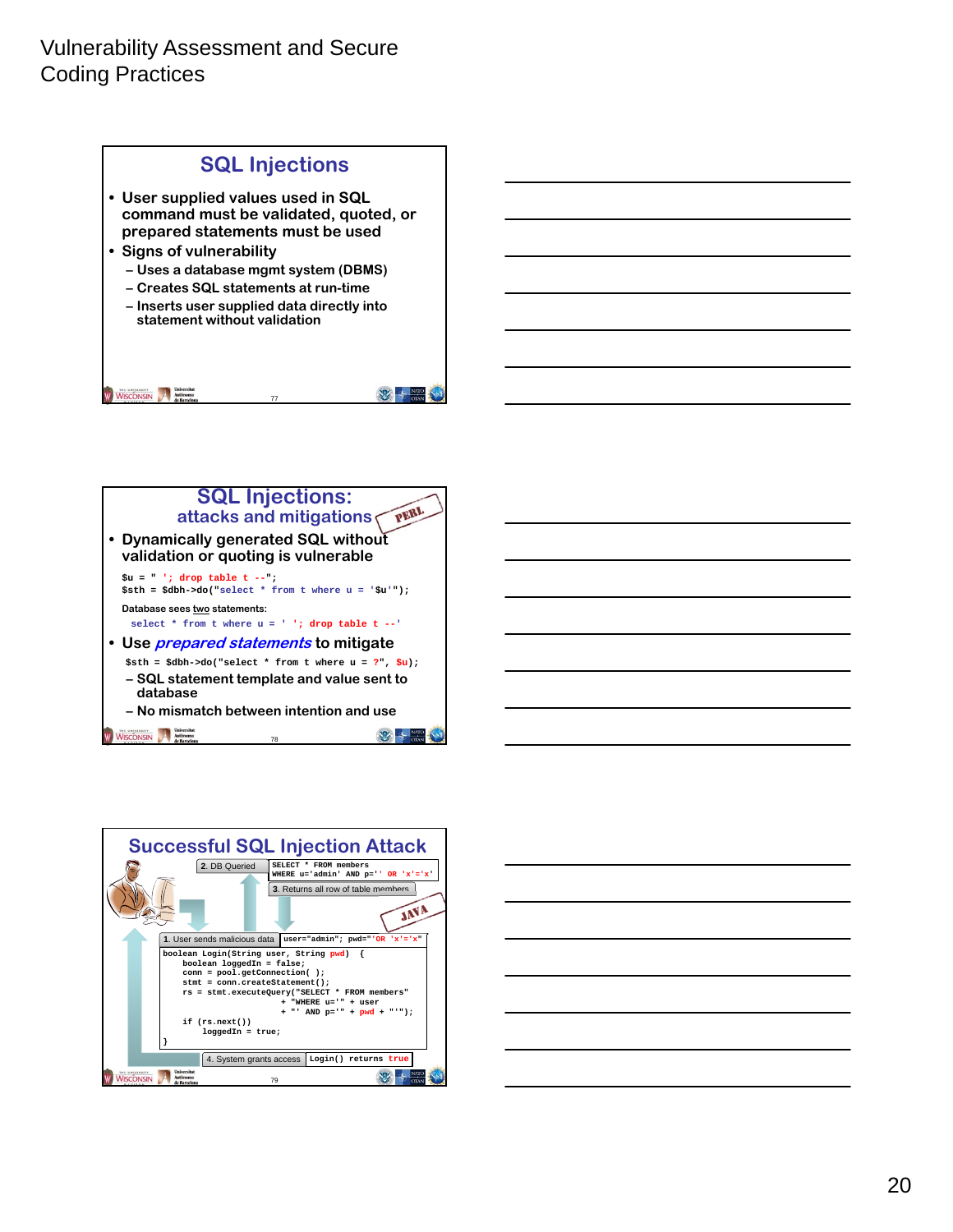







### **Command Injections**

- **User supplied data used to create a string that is the interpreted by command shell such as /bin/sh**
- **Signs of vulnerability**
- **Use of popen, or system**
- **exec of a shell such as sh, or csh**
- **Argument injections, allowing arguments to begin with** "-" **can be dangerous**

- **Usually done to start another program**
	- **That has no C API**
	- **Out of laziness**

```
WISCONSIN Automot
```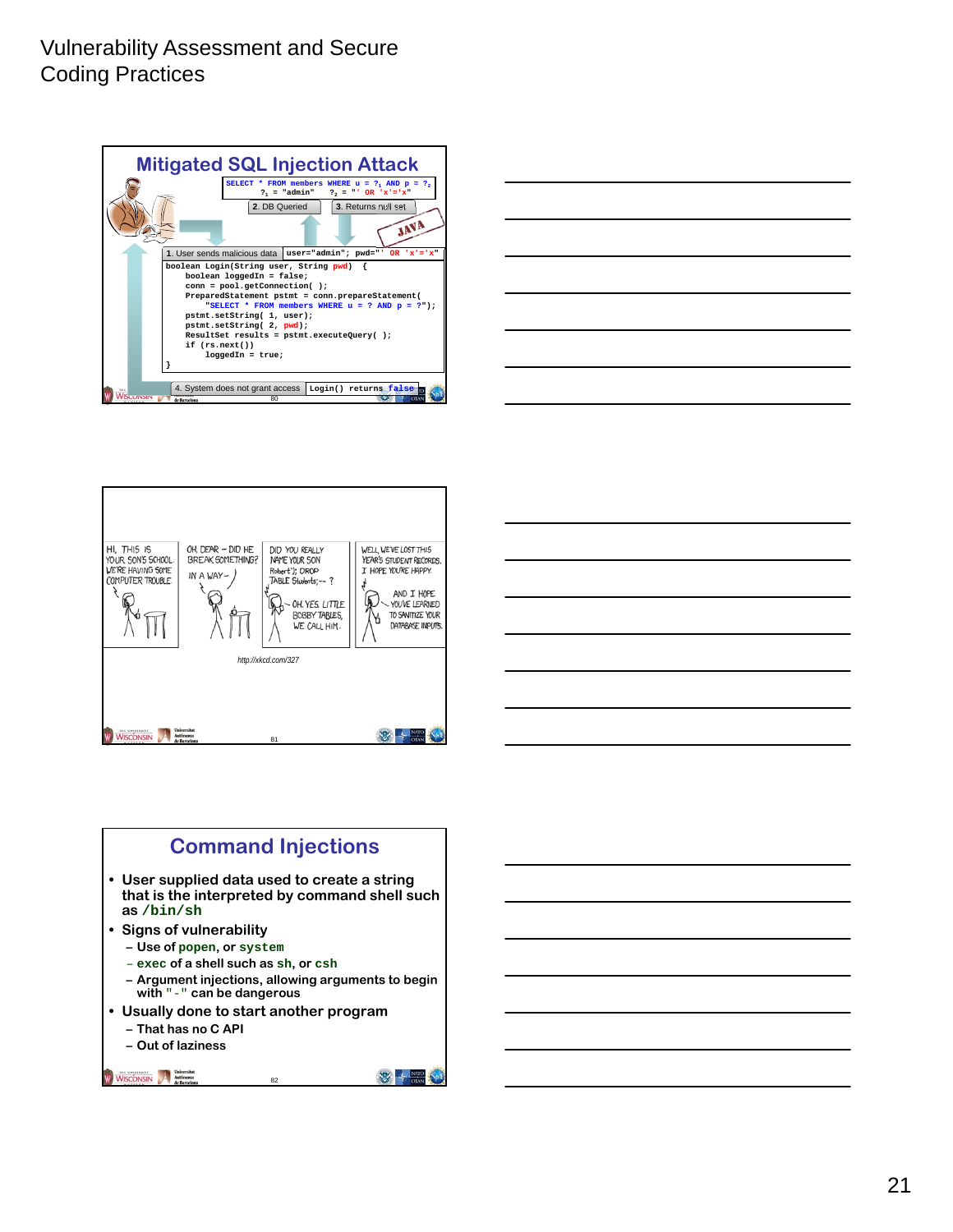

### **Command Argument Injections • A string formed from user supplied input that is used as a command line argument to another executable** • **Does not attack shell, attacks command line of program started by shell • Need to fully understand command line interface • If value should not be an option – Make sure it doesn't start with a - – Place after an argument of -- if supported**

84

**WEB 4 NATO** 

WISCONSIN Autonoma

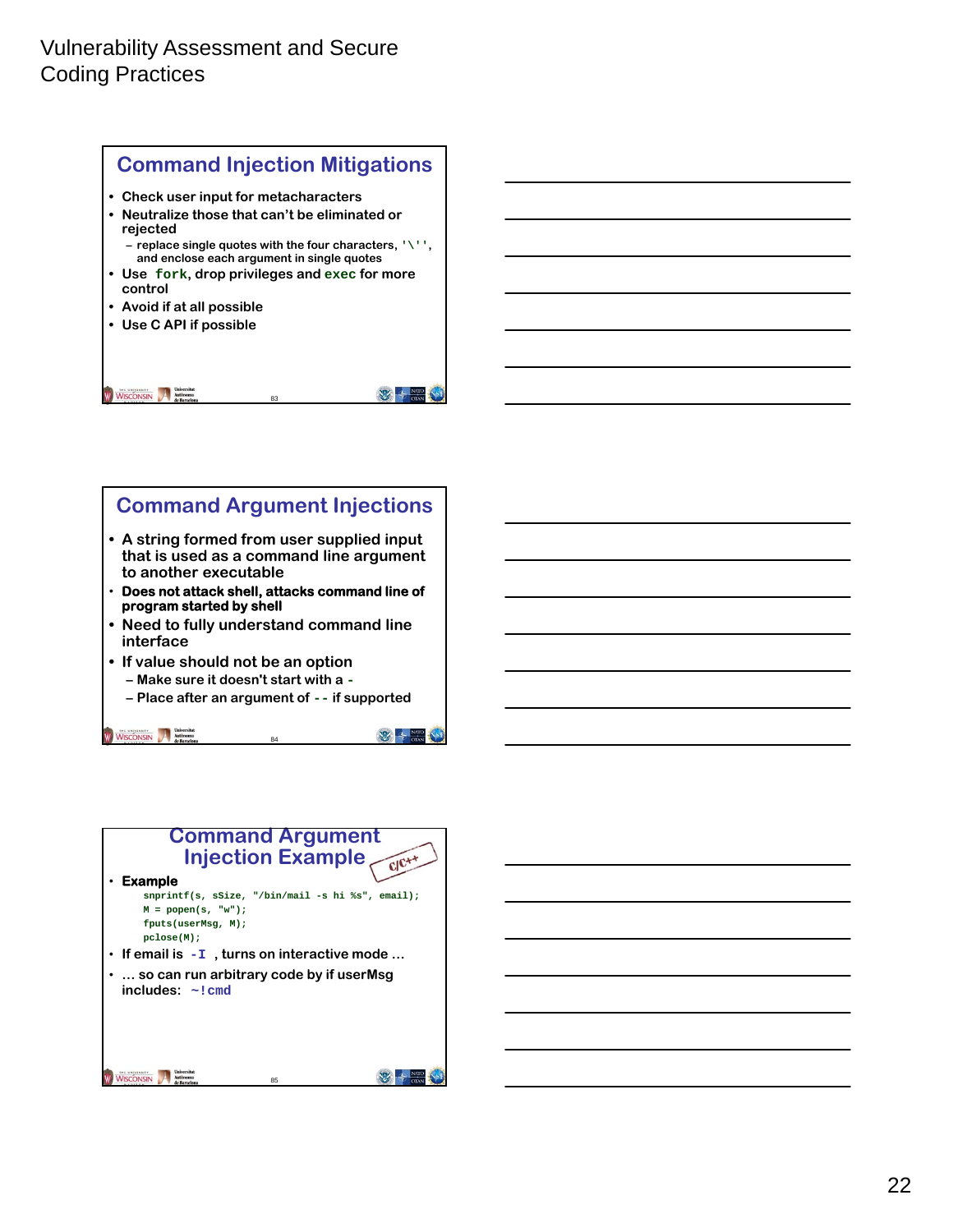



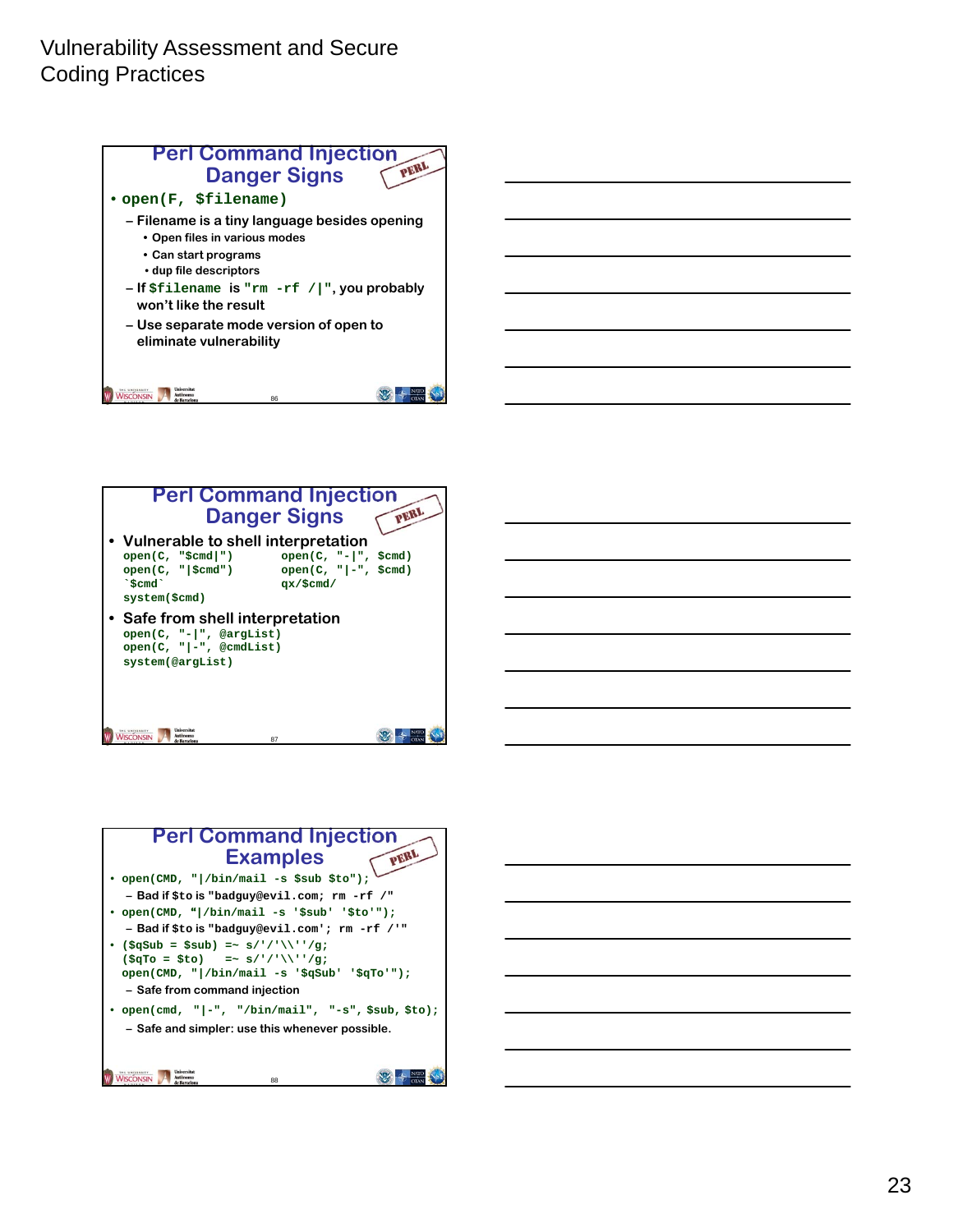







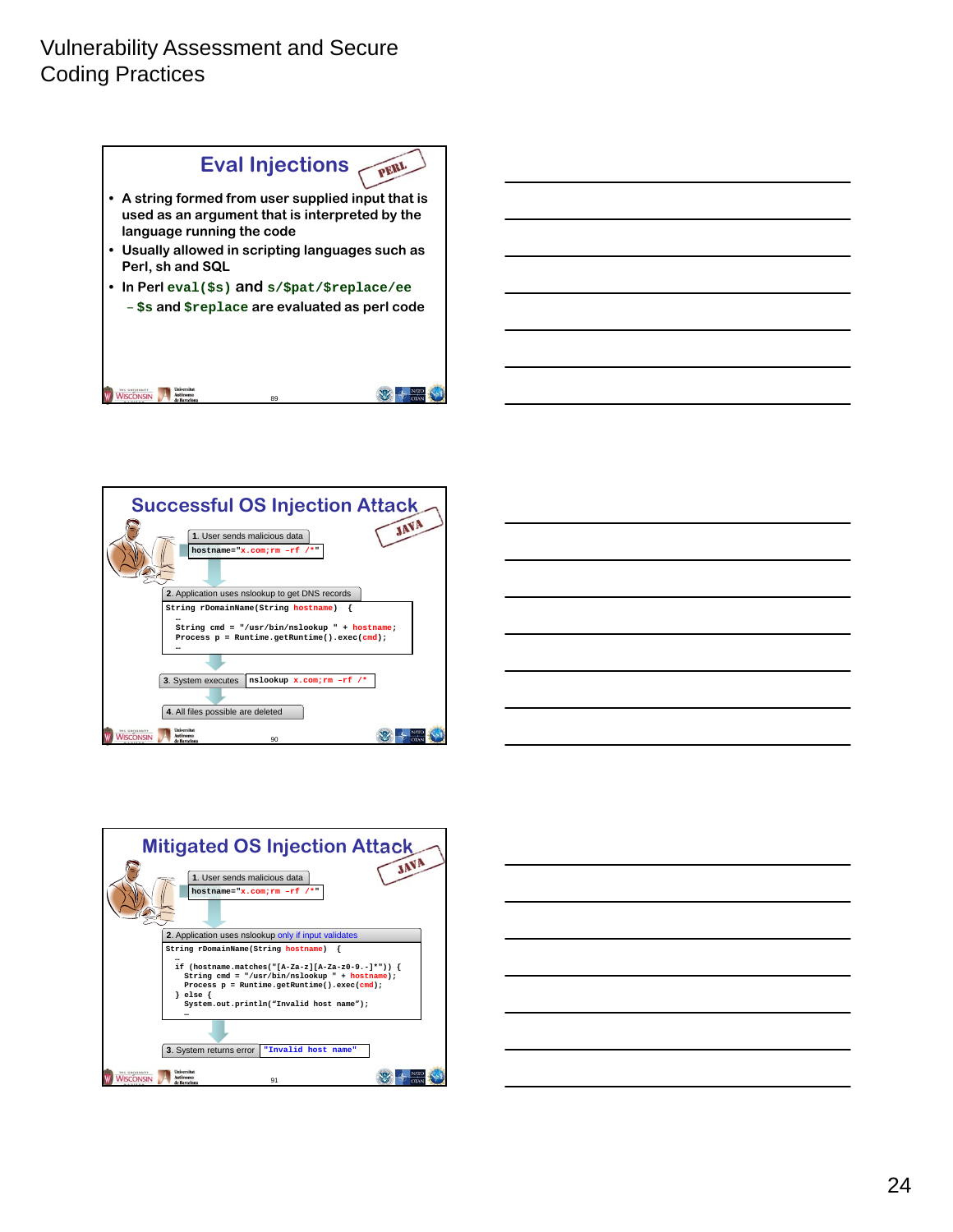





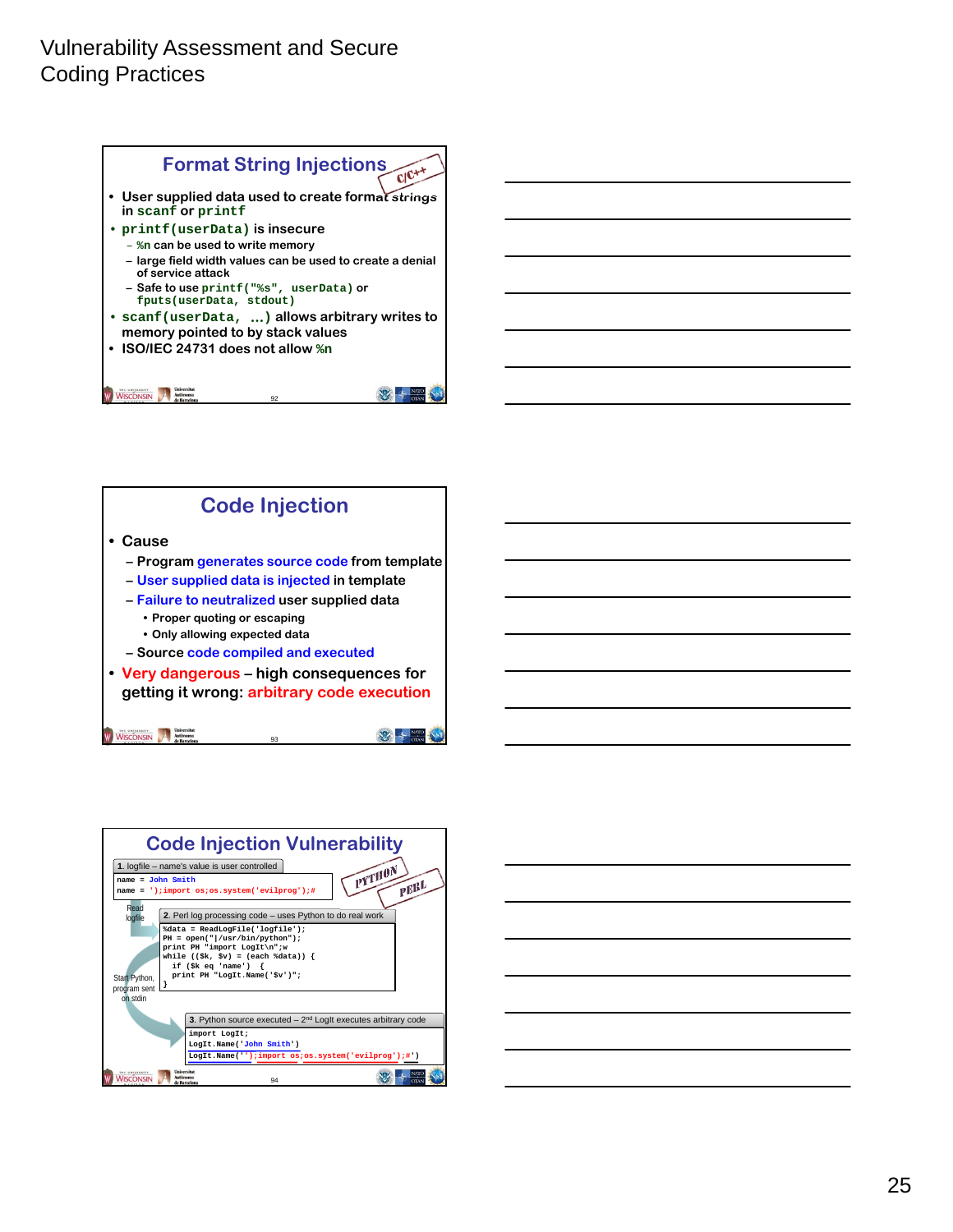| <b>Code Injection Mitigated</b><br>$pY^{\text{T}}\text{H}^{0N}$<br>1. logfile - name's value is user controlled<br>$\gamma \epsilon^{BL}$<br>$name = John Smith$<br>name = ');import os;os.system('evilprog');#                                                                                                                                                                                                                                                                                                                             |    |  |  |  |
|---------------------------------------------------------------------------------------------------------------------------------------------------------------------------------------------------------------------------------------------------------------------------------------------------------------------------------------------------------------------------------------------------------------------------------------------------------------------------------------------------------------------------------------------|----|--|--|--|
| 2. Perl log processing code – use QuotePyString to safely create string literal                                                                                                                                                                                                                                                                                                                                                                                                                                                             |    |  |  |  |
| %data = ReadLogFile('logfile');<br>sub QuotePyString {<br>$PH = open(" /usr/bin/python");$<br>$my$ $\$s = shift;$<br>print PH "import LogIt\n";w<br>\$s =~ s/\\/\\\\\/g;<br>$$s = ~ s/'/\sqrt{1/g};$ # $\rightarrow$<br>while $((\frac{1}{2}k, \frac{1}{2}v) = (\text{each } \frac{1}{2}data))$<br>if $(\frac{1}{2}k \cdot eq \cdot name')$ {<br>$\text{Ss} = \text{s}/\text{n}/\text{q}$ ; # NL $\rightarrow \text{h}$<br>$\zeta q =$ QuotePyString( $\zeta v$ );<br>return "'Šs'";<br># add quotes<br>print PH "LogIt.Name( $\zeta q$ )"; |    |  |  |  |
| 3. Python source executed $-2nd$ LogIt is now safe<br>import LogIt;<br>LogIt.Name('John Smith')<br>LogIt.Name('\');import os;os.system(\'evilprog\');#')                                                                                                                                                                                                                                                                                                                                                                                    |    |  |  |  |
| <i><u><b>Injurraitat</b></u></i><br><b>DIE UNIVERSITY</b><br>Intònoma<br><b>VISCONSIN</b><br>de Barcelona                                                                                                                                                                                                                                                                                                                                                                                                                                   | 95 |  |  |  |





# **Cross Site Scripting (XSS)**

- **• Injection into an HTML page**
	- **HTML tags**
- **JavaScript code • Reflected (from URL) or**
- **persistent (stored from prior attacker visit)**
- **Web application fails to neutralize special characters in user supplied data**
- **• Mitigate by preventing or encoding/escaping special characters**
- **Special characters and encoding depends on context**

97

- **HTML text**
- **HTML tag attribute – HTML URL**

WISCONSIN Mathematical Methodoms de Barcelons

2 + = 0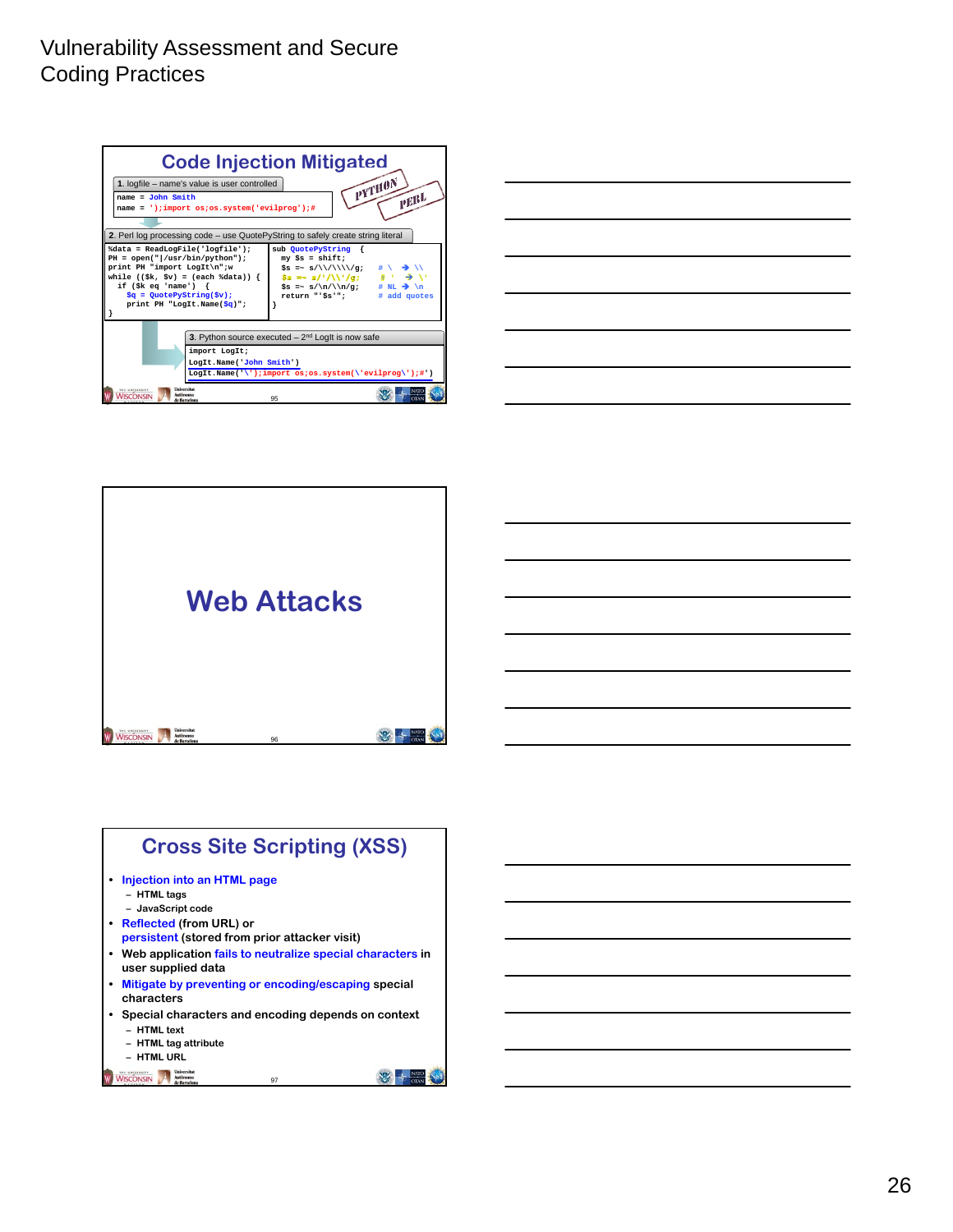









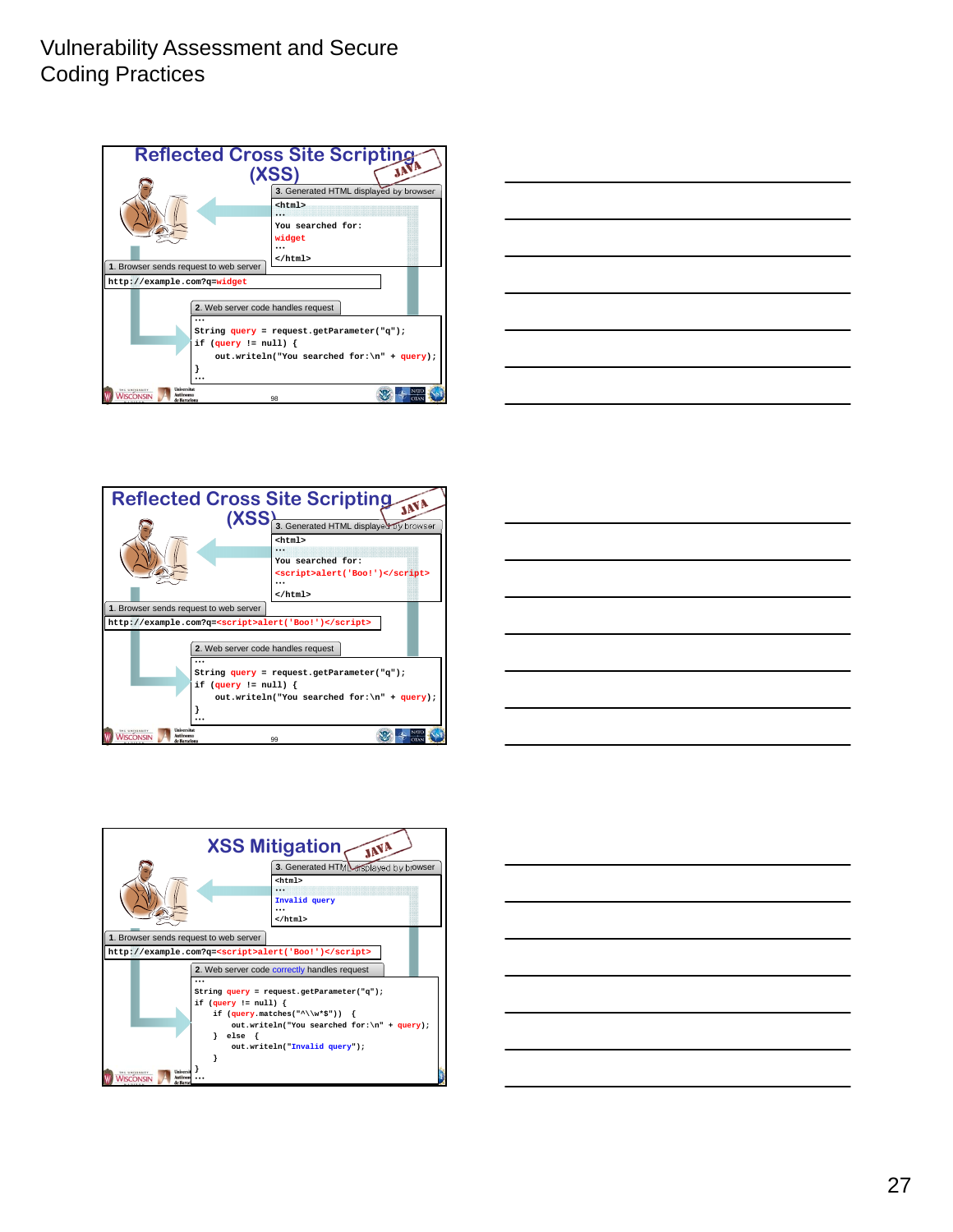





| $\overline{\phantom{a}}$                          | the contract of the contract of the contract of the contract of the contract of |  |  |
|---------------------------------------------------|---------------------------------------------------------------------------------|--|--|
|                                                   |                                                                                 |  |  |
|                                                   |                                                                                 |  |  |
|                                                   |                                                                                 |  |  |
|                                                   | <u> 1980 - Johann Barn, amerikansk politiker (</u>                              |  |  |
|                                                   |                                                                                 |  |  |
|                                                   | the control of the control of the control of                                    |  |  |
| <u> 1989 - Johann Barnett, fransk politiker (</u> |                                                                                 |  |  |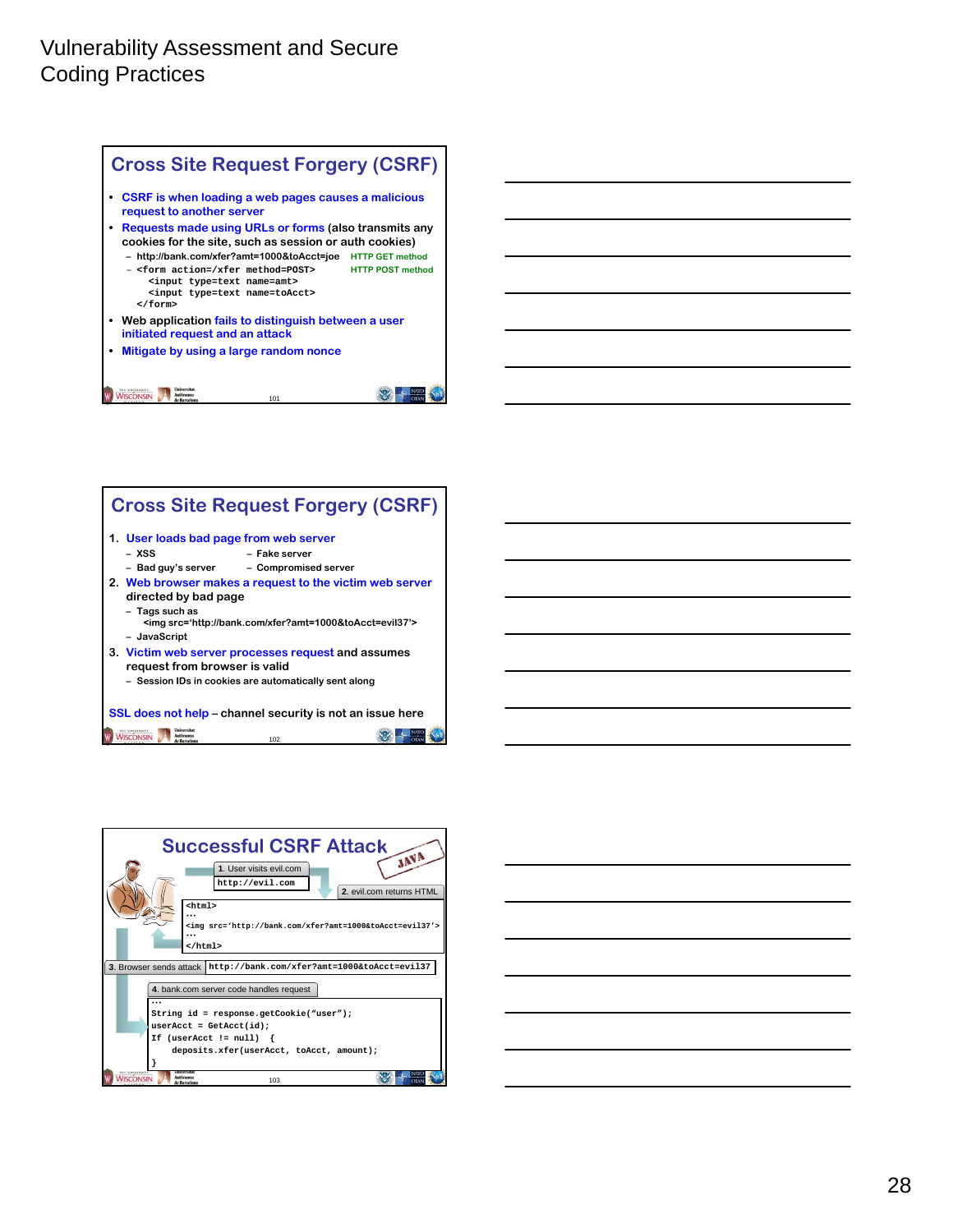





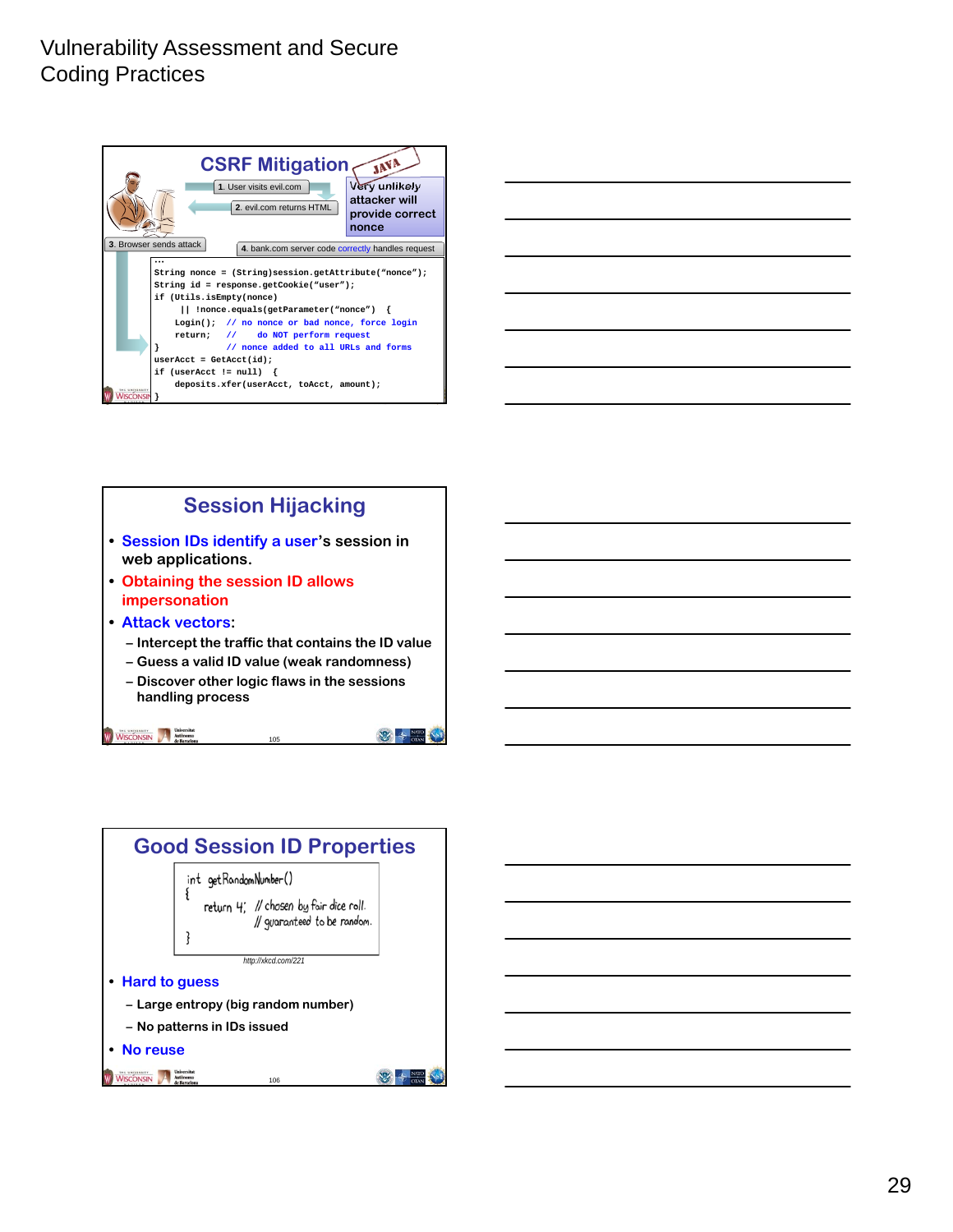





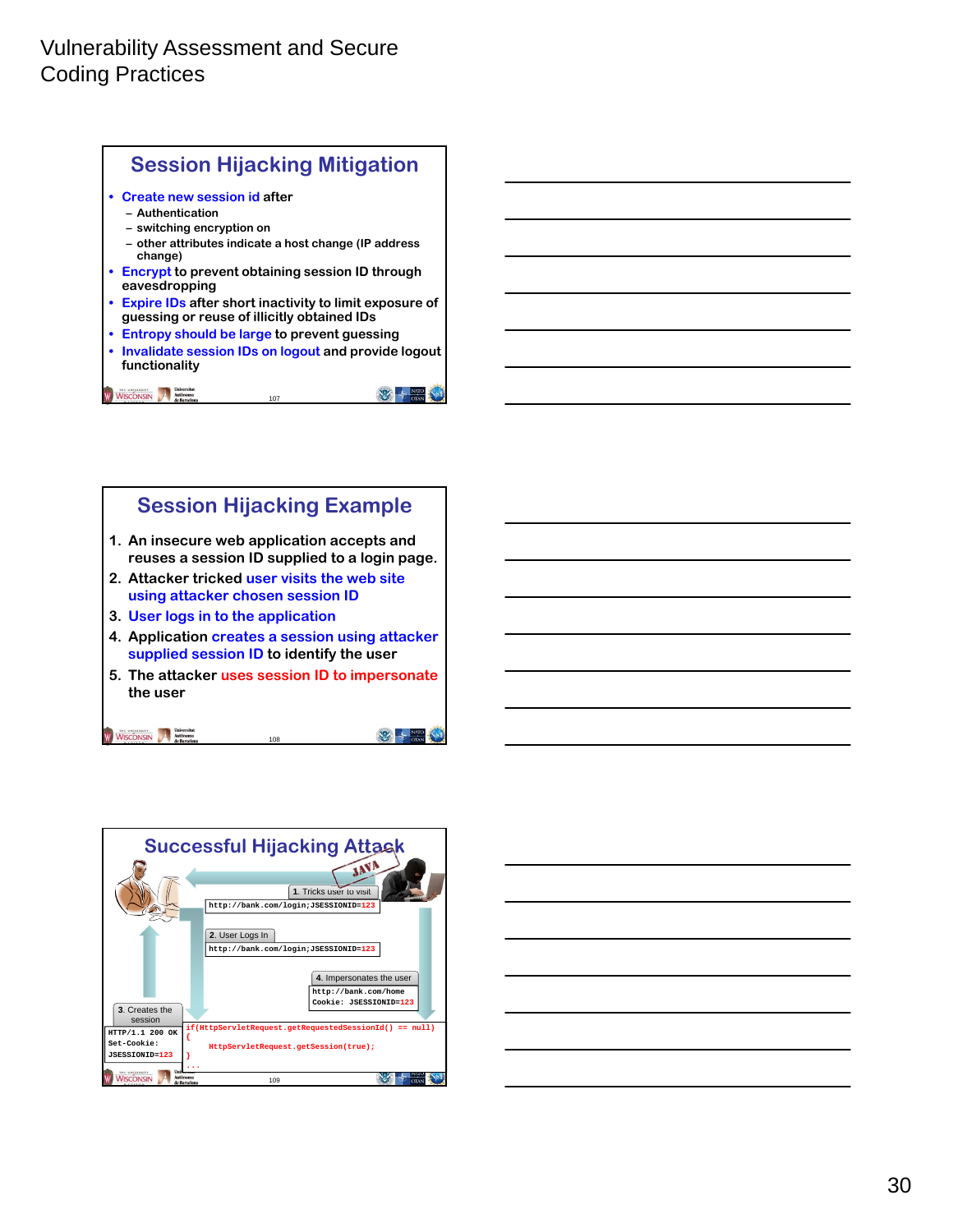



### **Open Redirect**

**(AKA: URL Redirection to Untrusted Site, and Unsafe URL Redirection)**

- **Description**
	- **Web app redirects user to malicious site chosen by attacker**
		- **URL parameter (reflected)**
		- **http://bank.com/redir?url=http://evil.com**
	- **Previously stored in a database (persistent) – User may think they are still at safe site**
	- **Web app uses user supplied data in redirect URL**
- **Mitigations**
	- **Use white list of tokens that map to acceptable redirect URLs**
	- **Present URL and require explicit click to navigate to user supplied URLs**

111

WISCONSIN Authoreurs

# **Open Redirect Example**

- **1. User receives phishing e-mail with URL http://www.bank.com/redir?url=http://evil.com**
- **2. User inspects URL, finds hostname valid for their bank**
- **3. User clicks on URL**
- **4. Bank's web server returns a HTTP redirect response to malicious site**
- **5. User's web browser loads the malicious site that looks identical to the legitimate one**
- **6. Attacker harvests user's credentials or other information**

112

```
WISCONSIN A Matomona
```

**WEB AT A NATION**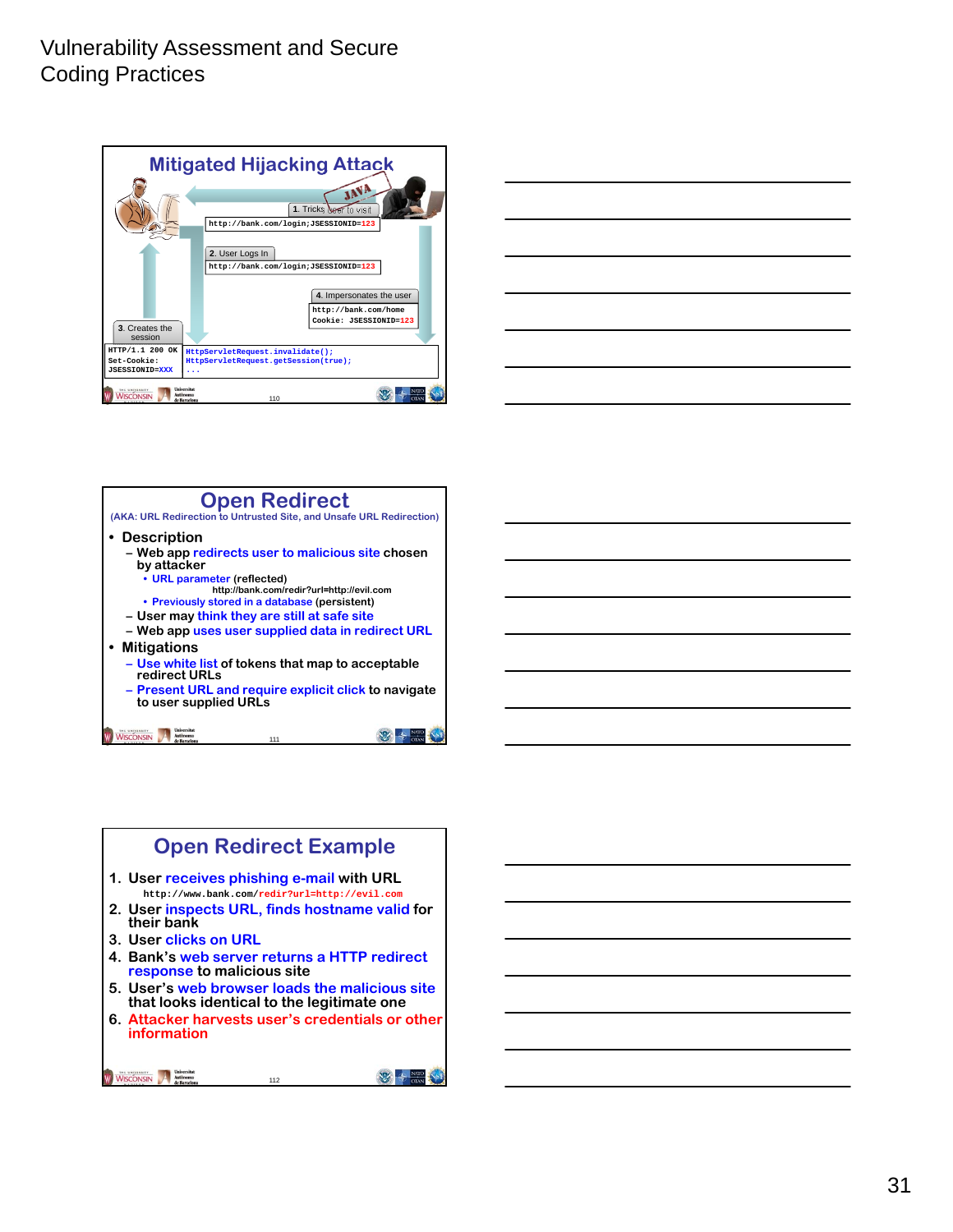







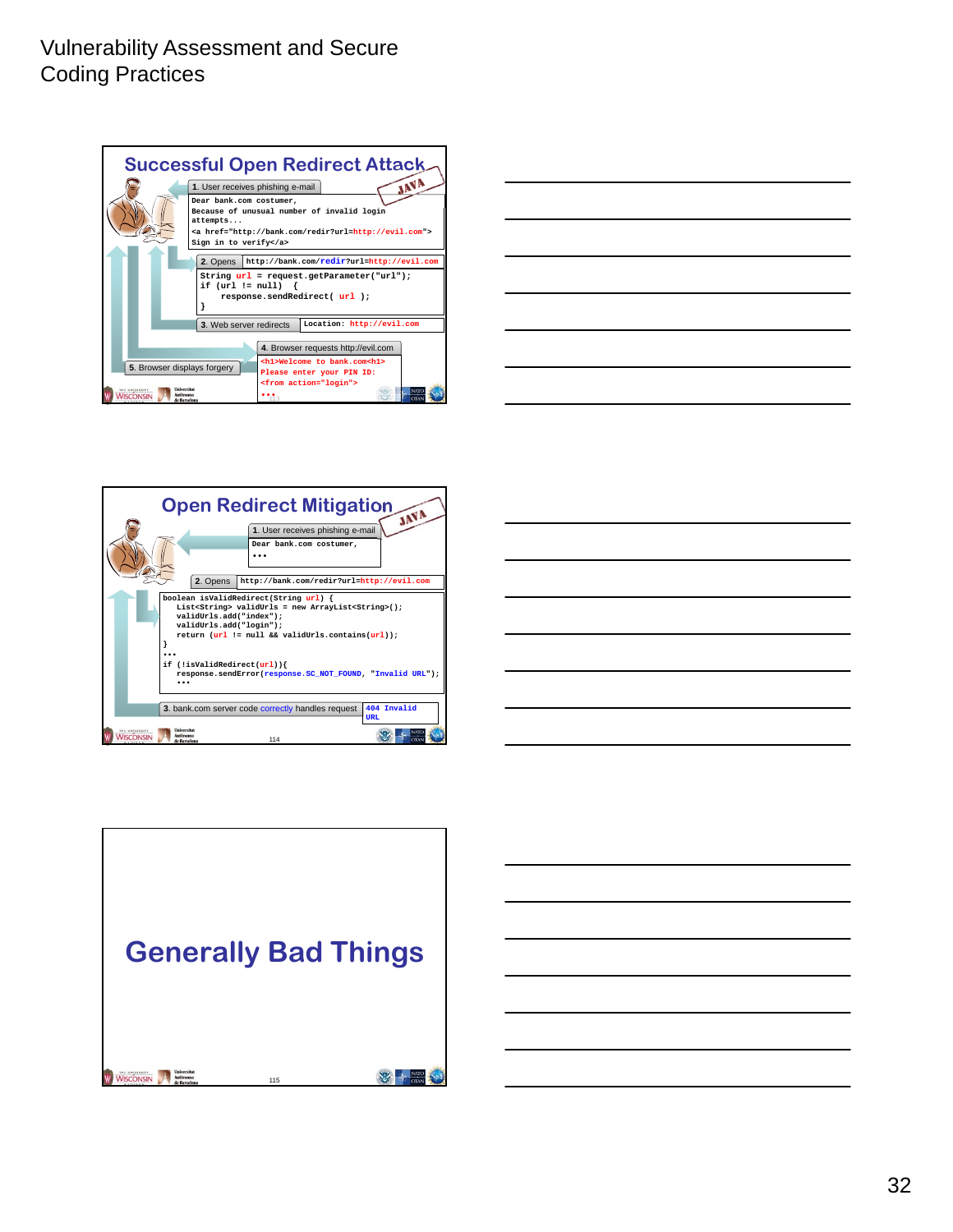

### **Denial of Service**

#### **• Description**

- **Programs becoming unresponsive due to over consumption of a limited resource or unexpected termination.**
- **General causes**
	- **Not releasing resources**
	- **Crash causing bugs**
	- **Infinite loops or data causing algorithmic complexity to consume excessive resources**
	- **Failure to limit data sizes**
	- **Failure to limit wait times**
	- **Leaks of scarce resources (memory, file descriptors)**

117

WISCONSIN Autonomy

### **Information Leaks**

#### **• Description**

- **Inadvertent divulgence of sensitive information**
- **General causes**
	- **Reusing buffers without completely erasing**
	- **Providing extraneous information that an**
	- **adversary may not be able to otherwise obtain • Generally occurs in error messages**
	- **Give as few details as possible**
	- **Log full details to a database and return id to user, so admin can look up details if needed**

118

WISCONSIN A Matomona

 $\mathbb{Z}$  +  $\frac{\mathbb{Z}}{\alpha}$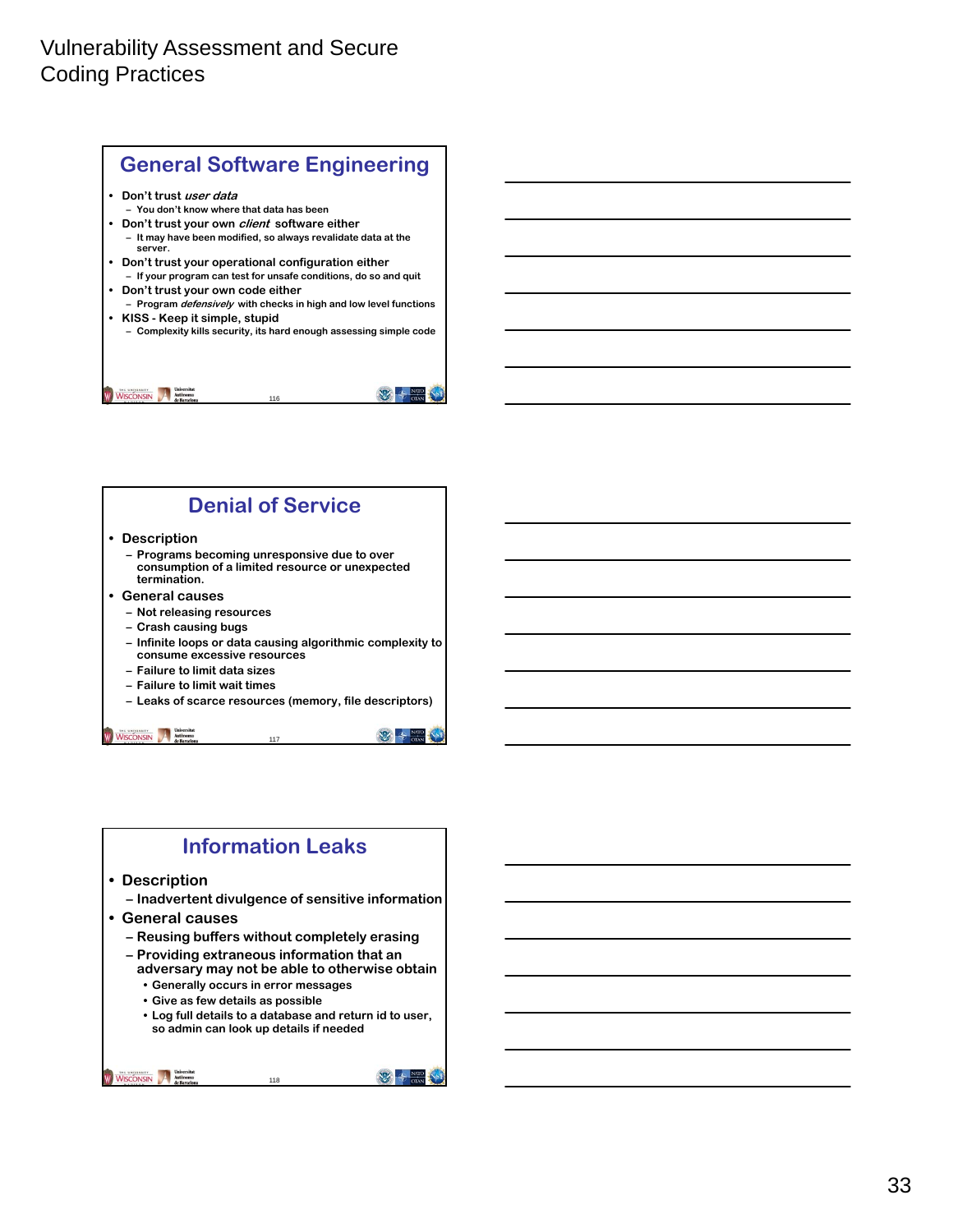

### **General Software Engineering**

#### **• Don't trust user data**

- **You don't know where that data has been**
- **Don't trust your own client software either**
- **It may have been modified, so always revalidate data at the server.**
- **Don't trust your own code either – Program defensively with checks in high and low level functions**
- **KISS Keep it simple, stupid – Complexity kills security, its hard enough assessing simple code**

120

 $\mathbb{Z}$  +  $\frac{\mathbb{Z}}{\alpha}$ 

 $\frac{1}{2}$   $\frac{1}{2}$   $\frac{1}{2}$ 

### **Let the Compiler Help**

- **Turn on compiler warnings and fix problems**
- **Easy to do on new code**

WISCONSIN Autonoma

- **Time consuming, but useful on old code**
- **Use lint, multiple compilers**
- **• -Wall is not enough!**

**gcc: -Wall, -W, -O2, -Werror, -Wshadow, -Wpointer-arith, -Wconversion, -Wcast-qual, -Wwrite-strings, -Wunreachable-code and many more**

121

**– Many useful warning including security related warnings such as format strings and integers**

WISCONSIN Autonoma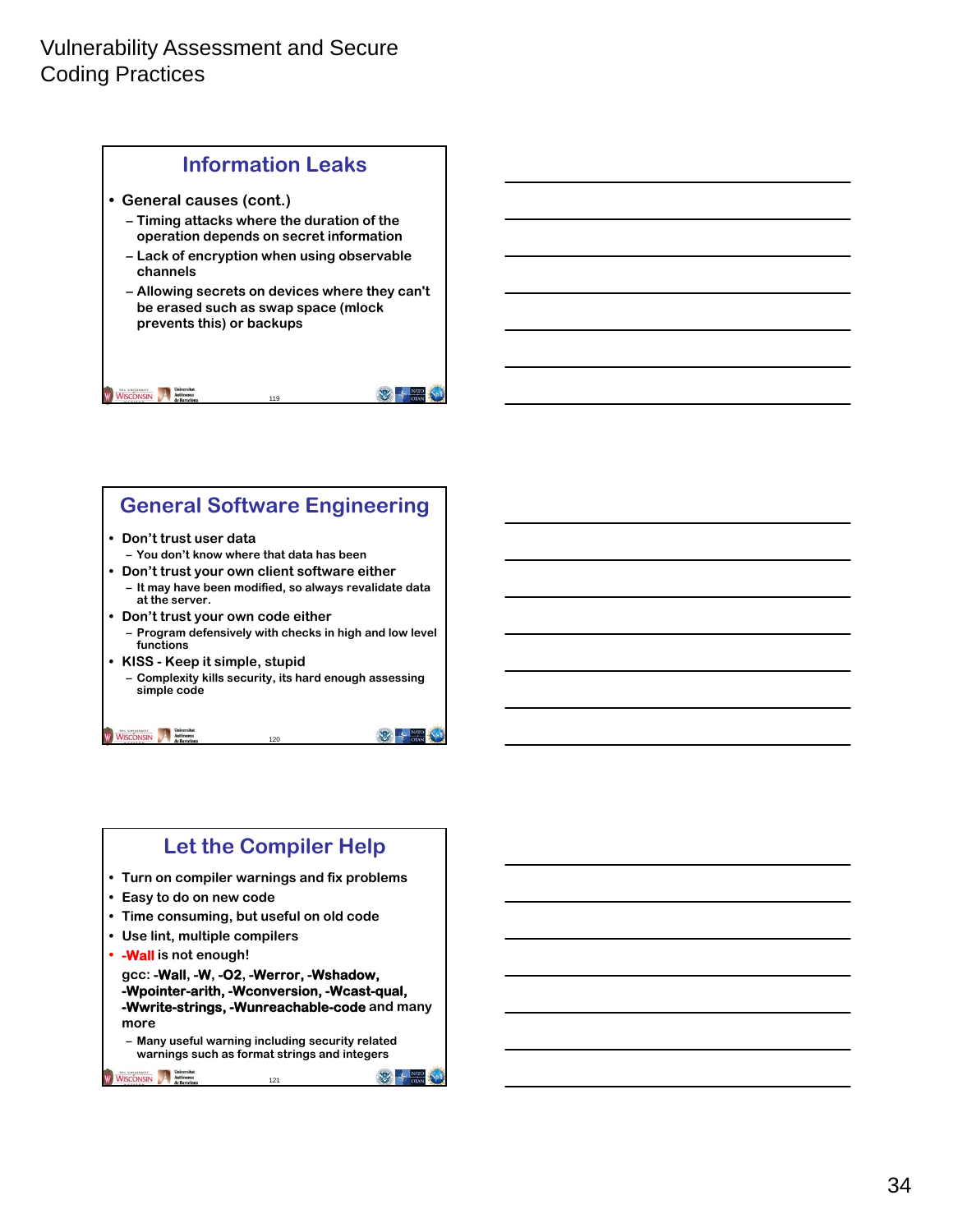



### **Books**

- **Viega, J. & McGraw, G. (2002). Building Secure Software: How to Avoid Security Problems the Right Way. Addison-Wesley.**
- **Seacord, R. C. (2005). Secure Coding in C and C++. Addison-Wesley.**
- **Seacord, R. C. (2009). The CERT C Secure Coding Standard, Addison-Wesley.**
- **McGraw, G. (2006). Software security: Building Security In. Addison-Wesley.**
- **Dowd, M., McDonald, J., & Schuh, J. (2006). The Art of Software Assessment: Identifying and Preventing Software Vulnerabilities. Addison-Wesley.**

```
WISCONSIN Mathematical Mathematical Mathematical Mathematical Mathematical Mathematical Mathematical Mathematical Mathematical Mathematical Mathematical Mathematical Mathematical Mathematical Mathematical Mathematical Math
```